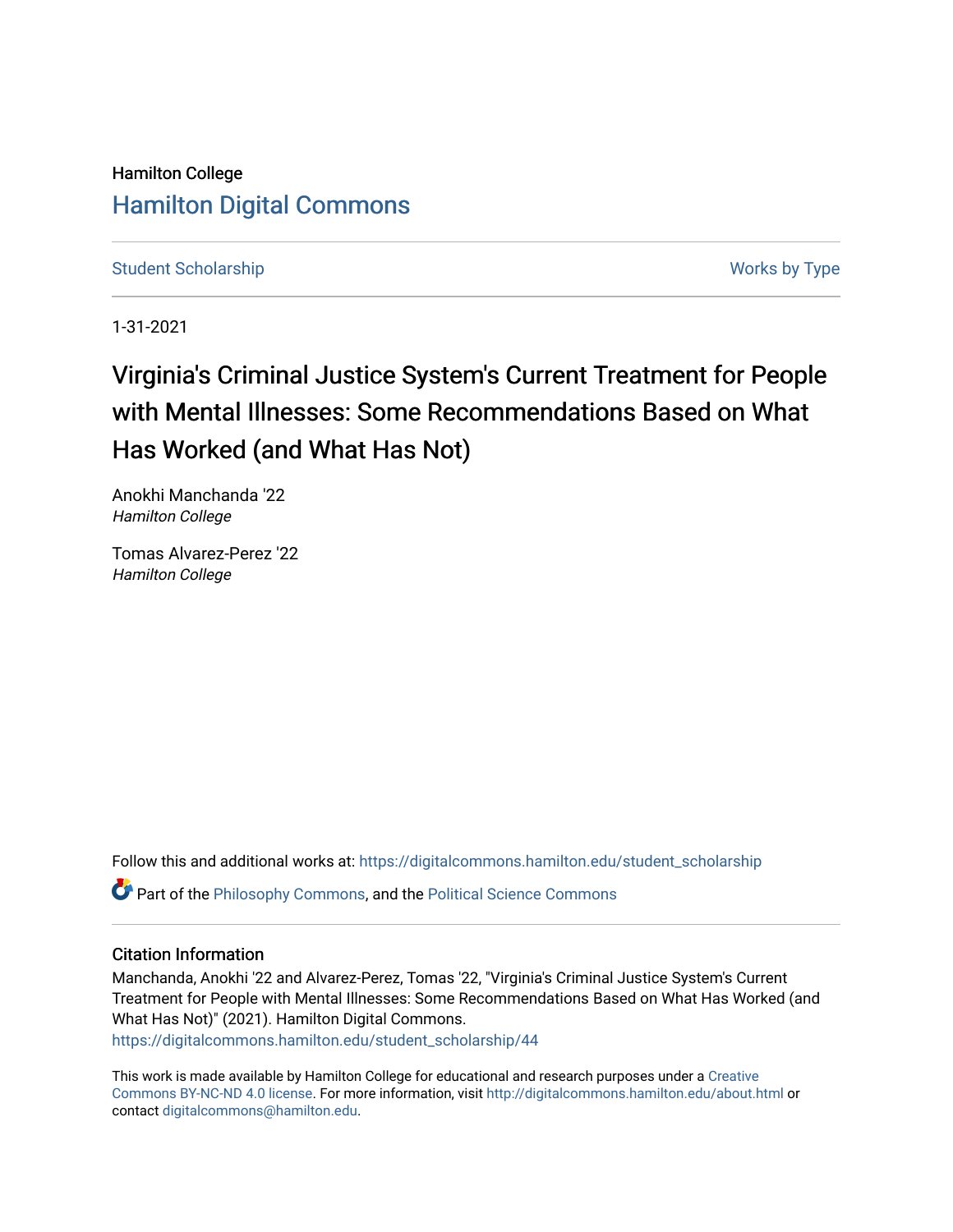# **Virginia's Criminal Justice System's Current Treatment for People with Mental Illnesses: Some Recommendations Based on What Has Worked (and What Has Not)**

By Anokhi Manchanda and Tomás Alvarez-Perez

Levitt Center, Hamilton College

Associate Professor Katheryn Doran

January 31, 2021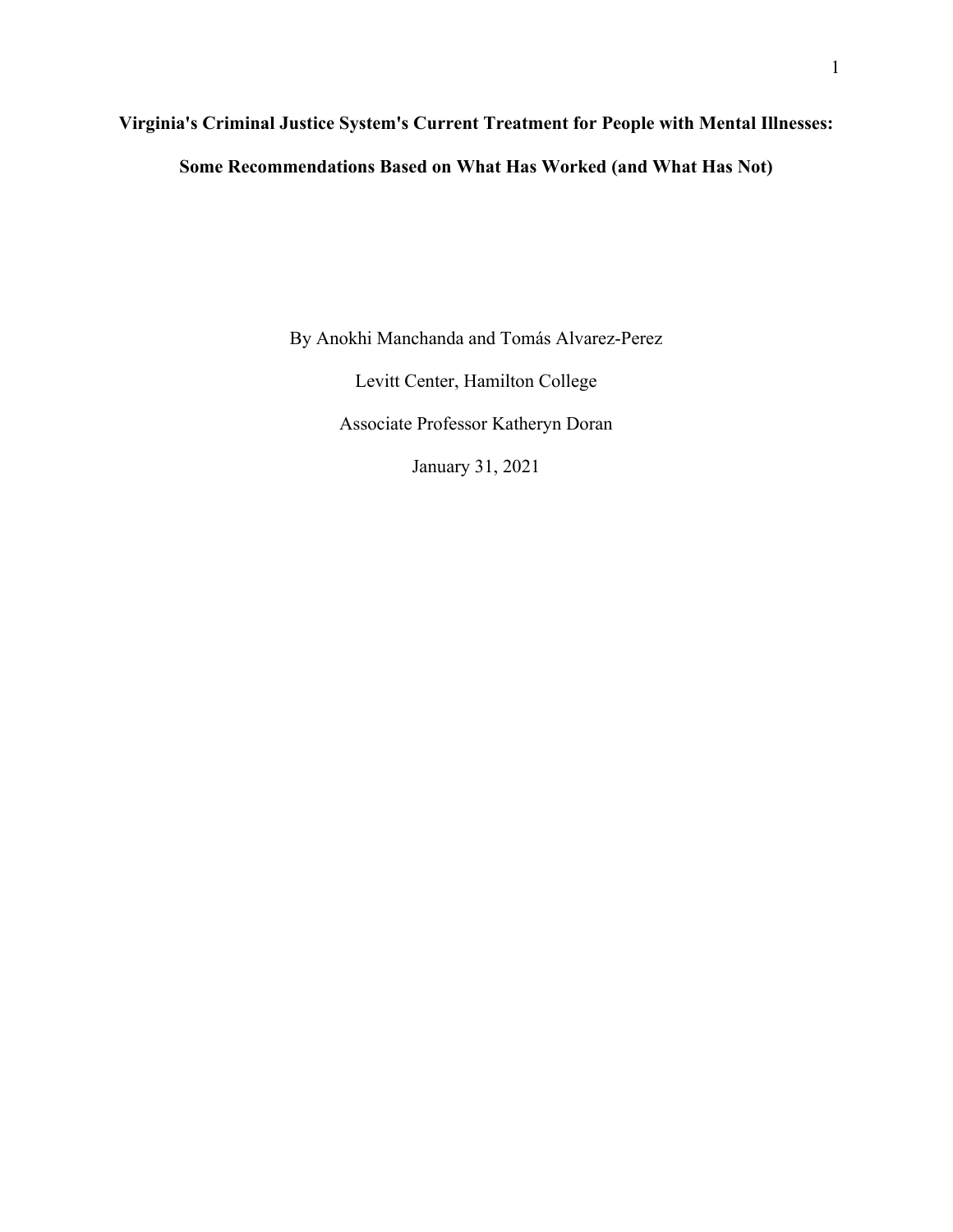#### **Abstract**

In this research we critically review information on Virginia's criminal justice system's response to people with mental illness. We first investigate issues that persons with mental illnesses experience as they navigate three stages of Virginia's criminal justice system. The stages are: first, when people with mental illness are apprehended by the police, second, when they must stand trial, and third, when they are incarcerated. At the apprehension stage, the main issues we identify are that most officers do not have proper crisis intervention training, and that there are not sufficient options for diversion from jail for people with mental illnesses. When defendants with mental illness face trial, we find existing opposing perspectives as to how to approach cases and stringent requirements in mental health dockets to be the main issues at this stage. Finally, upon incarceration, we note long wait times for mental health assessments and state hospital beds, and the delay or mismanagement of medications to be the main issues at this stage. Upon seeing how people with mental illnesses are incorrectly treated in jails and prisons currently, we began to look for alternatives to incarceration. At the apprehension stage, it would be beneficial for communities to create crisis intervention teams and conduct in-depth and continuous crisis intervention training for emergency responders. When the defendants with mental illnesses are in court, we recommend redirecting them away from prison using mental health dockets or assisted outpatient therapy. Ultimately, through our research, we found that incarcerating people with mental illnesses comes at too large a cost for the people themselves, taxpayers, and the criminal justice system. Therefore, alternatives should be created and utilized.

*Keywords*: mental illness, incarceration, Virginia, diversion alternatives, criminal justice system, crisis intervention, therapy, diversion, dockets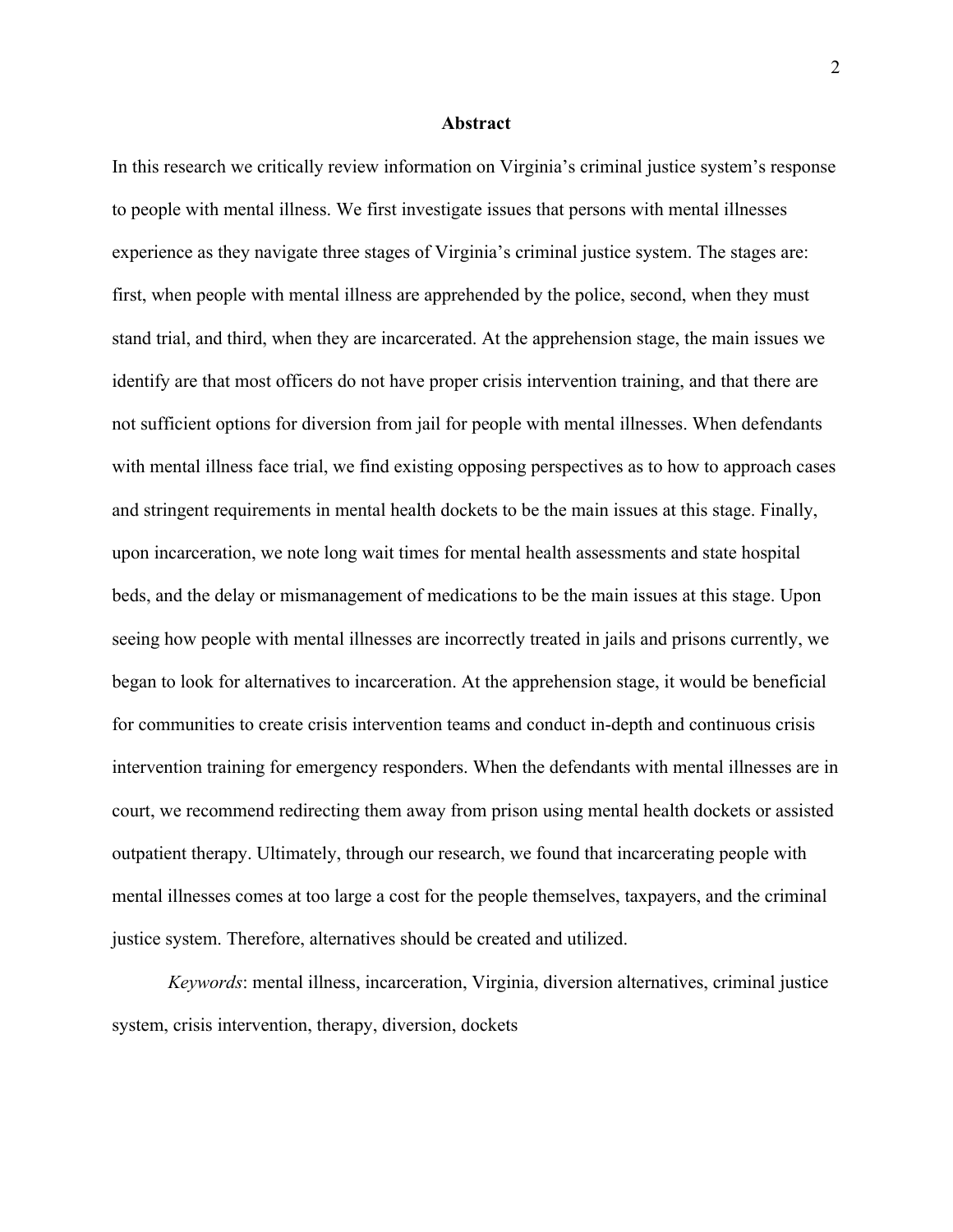### **Contents**

| What issues do individuals with mental illnesses experience as they encounter and move through     |
|----------------------------------------------------------------------------------------------------|
|                                                                                                    |
|                                                                                                    |
|                                                                                                    |
|                                                                                                    |
|                                                                                                    |
|                                                                                                    |
| Are there alternatives to incarcerating people with mental illnesses? Is there a chance for reform |
|                                                                                                    |
|                                                                                                    |
|                                                                                                    |
|                                                                                                    |
|                                                                                                    |
|                                                                                                    |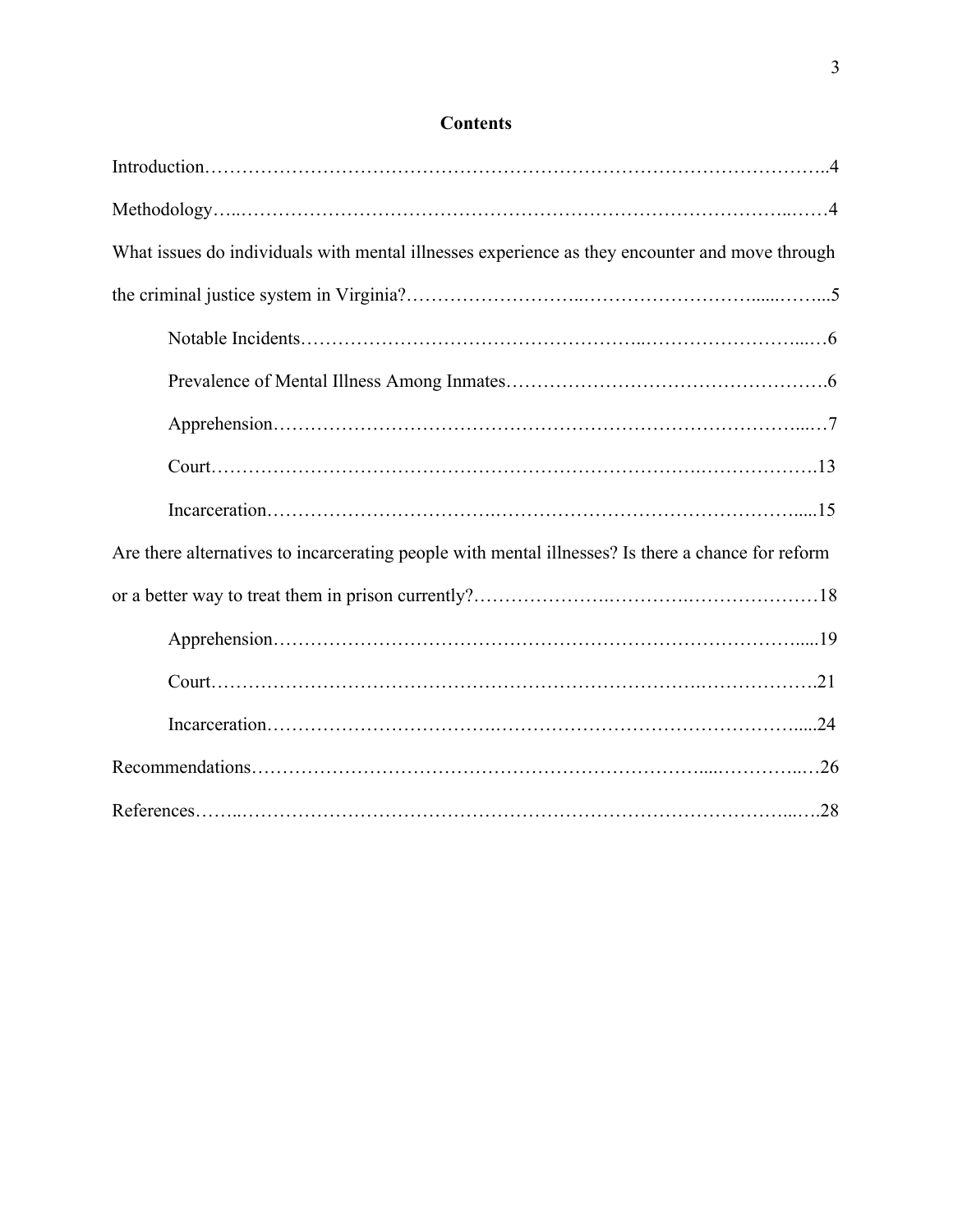#### **Introduction**

In this paper, we set out to critically review information about a variety of criminal justice system responses to people with mental illnesses, nationwide, with the ultimate aim of assembling recommendations that would be helpful to the police and courts (particularly those in Virginia), and of course the people themselves. People with mental illnesses are often arrested because they are perceived to be a threat to public safety when they should be treated instead. Currently, the overarching problem is that the criminal justice system does not have enough resources or knowledge to appropriately treat offenders with mental illnesses. First, we will look at the current state of Virginia's criminal justice system and its treatment of offenders with mental illnesses in jails. Then, we will look for effective alternatives to incarcerating individuals with mental health issues or find ways that they can be treated better while in the criminal justice system. Not only would this increase efficiency in the criminal justice system, but it would help people with mental illnesses get the treatment they need.

#### **Methodology**

Our research was done remotely. We usually met once or twice per week with each other and our advisor, Associate Professor Doran, while remaining in contact throughout the research using Zoom meetings, email, Google Docs, and cellphone communication. For the research itself, we initially analyzed the current state of affairs by pulling together the perspectives of prosecutors, public defenders, non-profit organizations, and other relevant literature. We had access to some of this information through Tomás' connections with the Richmond, VA public defenders. Tomás carried out interviews with Rebecca Pensak (Public Defender, Richmond Public Defender's Office), Stacey Davenport (Commonwealth's Attorney, Chesterfield County), Dr. Sarah Scarbrough (Founder and CEO, REAL LIFE), and Dr. Kristen Hudacek (Director of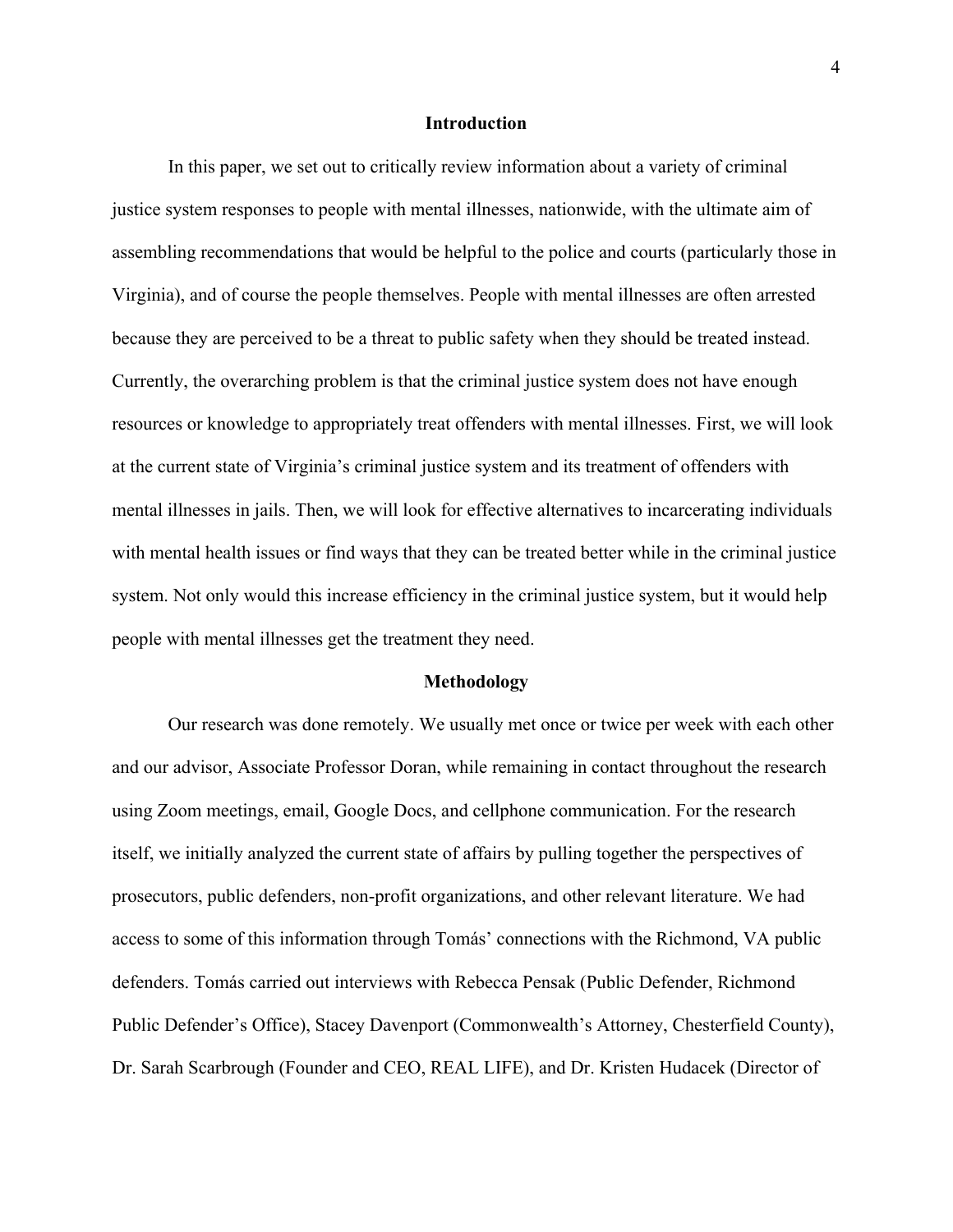Psychology and Pre-Trial Forensic Services, Eastern State Hospital). We also used the internet and Hamilton College's library database to access relevant news articles, compensation board reports, and research articles. Associate Professor Doran sent us articles she found that were relevant. We also used an existing research paper called "The Treatment of People with Mental Illness in the Criminal Justice System: The Example of Oneida County, New York" written by one of Professor Anechiarico's classes in 2019 to find some helpful sources.

## **What issues do individuals with mental illnesses experience as they encounter and move through the criminal justice system in Virginia?**

Mental health problems have been increasingly criminalized since the closing of mental health hospitals during the 1960s, which turned the responsibility to underfunded community service boards (Dvorak, 2020). In this section, first I (Tomás) will bring attention to horrifying incidents of Virginia's criminal justice system injustices towards mentally ill individuals. It will be followed by a brief overview of the current prevalence of mental illness (MI) among inmates in Virginia's local and regional jails. Then, I will highlight issues that individuals with mental illnesses experience as they navigate through three stages of the criminal justice system in Virginia.

The first stage is when the police respond to situations involving people with mental health issues. But most police officers are not adequately trained to manage engagements with mentally ill individuals, and that officers don't have sufficient options for diversion from jail. The second stage we will examine is focused on when the defendant is tried in court. Existing opposing perspectives as to how to approach defendants with mental illness, and mental health dockets that do not offer viable diversion options are key issues at this stage. Lastly, we look at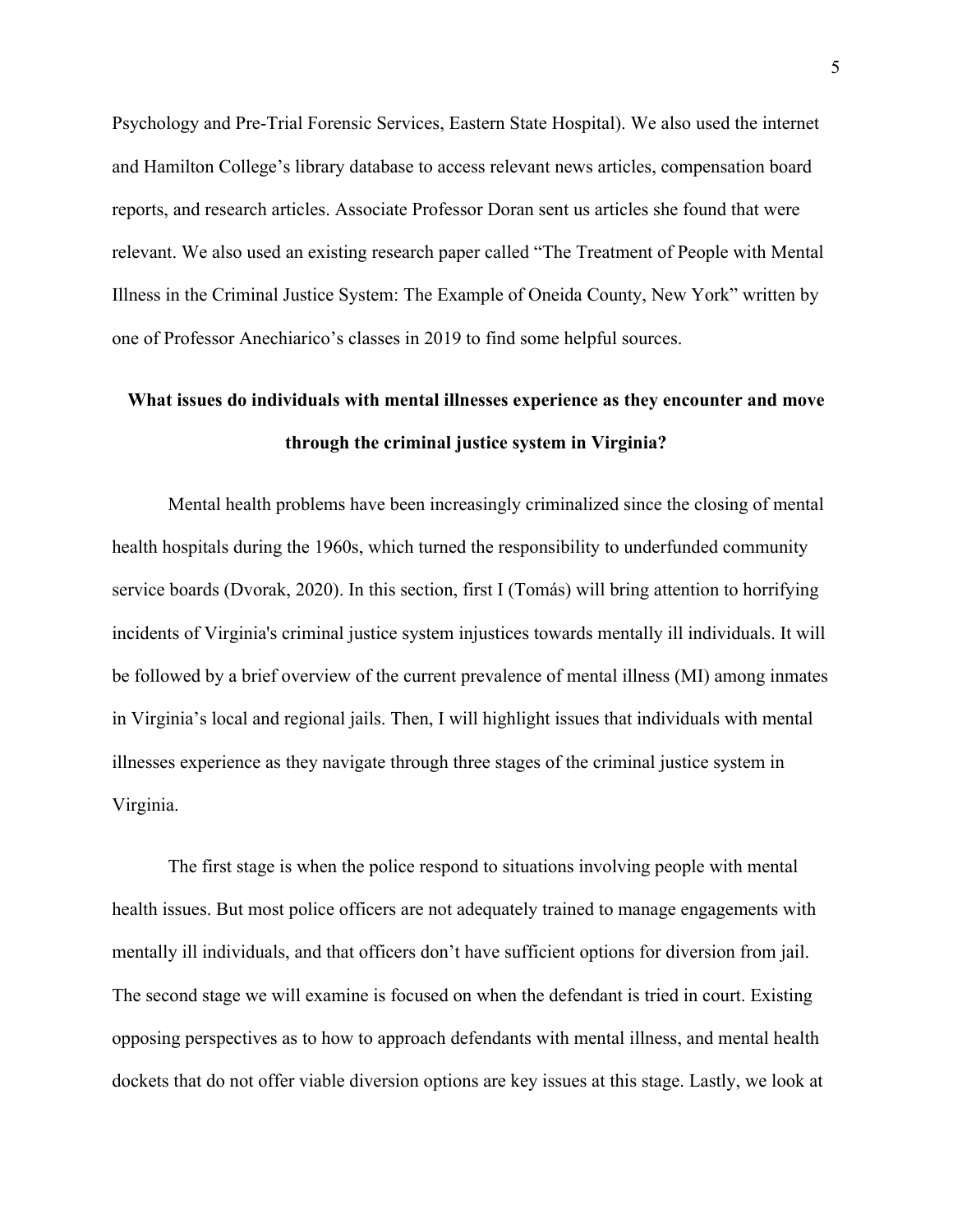the incarceration of people with mental illness analyzed. This stage includes pretrial and postconviction individuals who are affected by similar circumstances at regional and local jails. Major problems at this stage include long wait times for mental health assessments and state hospital beds, and the delay or mismanagement of medications.

#### **Notable Incidents**

There have been gruesome cases of police and jail failures to treat subjects with mental illnesses incorrectly that have increased public awareness. Three of such incidents that caught the eyes of Virginia residents were the deaths of Jamycheal Mitchell, Marcus-David Peters, and a defendant (whose name was kept private from the news source) who died in Richmond's Gilpin Court housing project. Jamycheal Mitchell, was a 24-year-old African American Virginian who suffered from schizophrenia. He "was charged with stealing \$5.05 worth of snack foods from a convenience store" (Early, 2015). When he was jailed, he "refused to eat, became sicker without treatment, shed 36 pounds and died" (Early, 2015). Marcus David-Peters, also 24 year-old, was a high school biology teacher. While he was undergoing a mental health crisis, "he was shot and killed by a Richmond Police officer as he charged the officer after a taser was deployed" (Staff, 2020). Lastly, Richmond Police killed an unnamed defendant in the Gilpin Court housing project because the defendant chuckled as he testified to the police "the killing of his best friend in front of the friend's family" (Albiges, 2019). It was later found that the chuckle "was a symptom of a long-underlying psychosis, if not schizophrenia" (Albiges, 2019). Although most cases do not culminate in such terrifying deaths, these are symptoms of a failing, unjust system that needs changing.

#### **Prevalence of Mental Illness Among Inmates**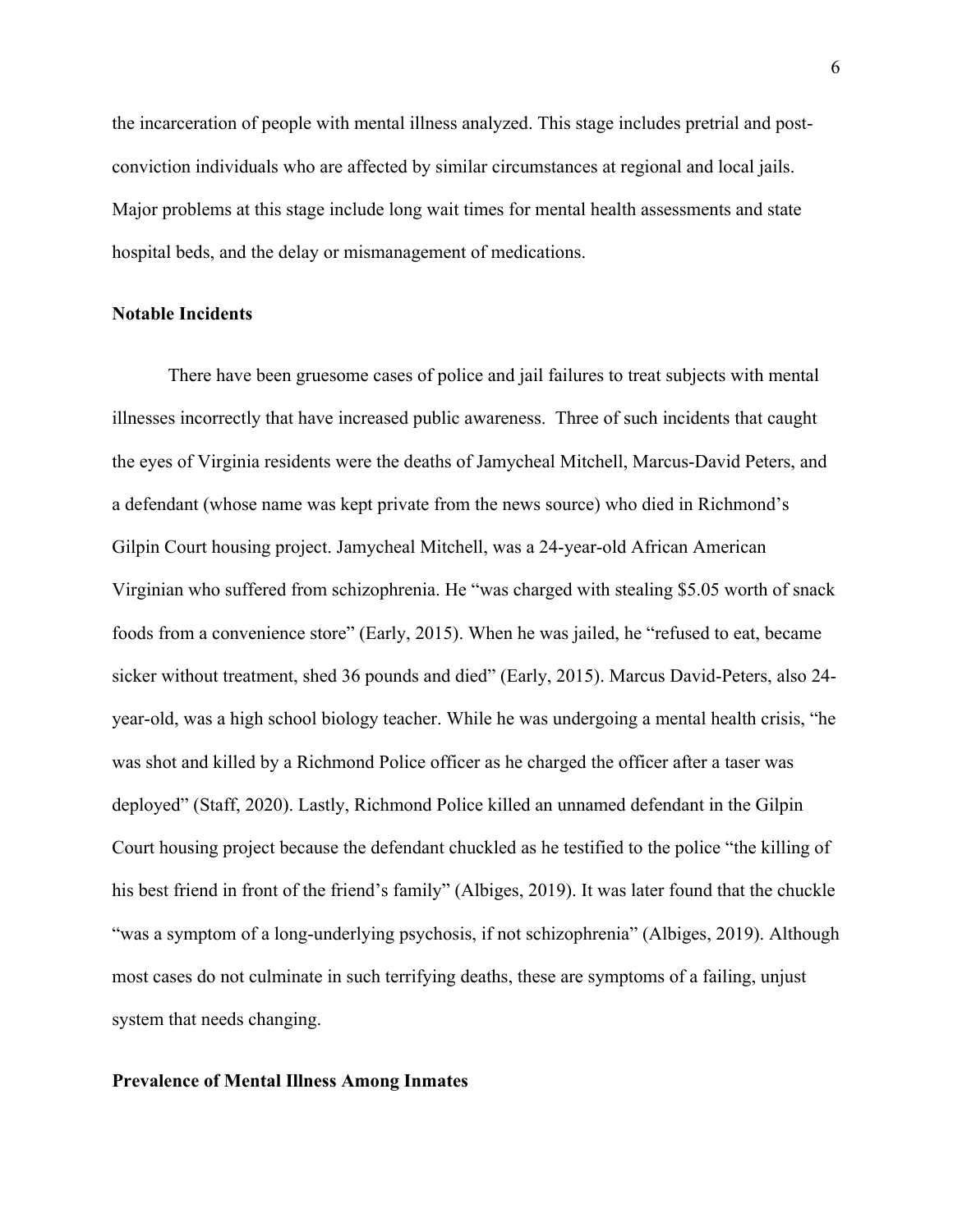Although Virginia's criminal justice system's maltreatment of individuals with mental illnesses has gained more public attention in the last few years, MI are still very prevalent among the state's inmate population. The latter is evident in the Virginia Compensation Board Mental Illness in Jails Report of 2018 which surveys 57 out of 59 local and regional jails on "the incidence of mental illness among individuals incarcerated in Virginia jails, characteristics of this population and methods by which jails seek to manage mental illness within their facility" (Virginia Compensation Board, 2017, p.1). The report found that out of the general inmate population with MI, 34.48% of females, and 16.74% of males had a MI; 19.84% (or 7,852 individuals) of the general inmate population overall was noted to have a MI in 2018 (Virginia Compensation Board, 2017, p.6). Disturbingly, the share of total inmates that have mental illnesses has been rising steadily over time. While in 2012, 11.07% (or 6,481) were accounted to have a MI, this number increased to 16.81% (or 7,054) in 2015, and to 18.63% (or 7,451) in 2017 (Virginia Compensation Board, 2017, p.6). Furthermore, women have been impacted at disproportionate rates. The share of females from the MI inmate population has increased at alarming rates from 14.40% in 2012, to 25.29% in 2015, to 34.48% in 2018 (Virginia Compensation Board, 2017, p.6). These appalling statistics, and the stories of the individuals who died at the hands of *justice*, are the results of multilayered systemic problems.

#### **Apprehension**

 When families and communities in Virginia need assistance when someone is facing a mental health crisis "there is no one else to call except the police, even if you call EMT and ask for an ambulance, the police come with the ambulance, so there is no way around the police." Said Rebecca Pensak, a Public Defender at Richmond's Public Defender's Office that works on mental health docket cases (R. Pensak, personal communication, December 31, 2020).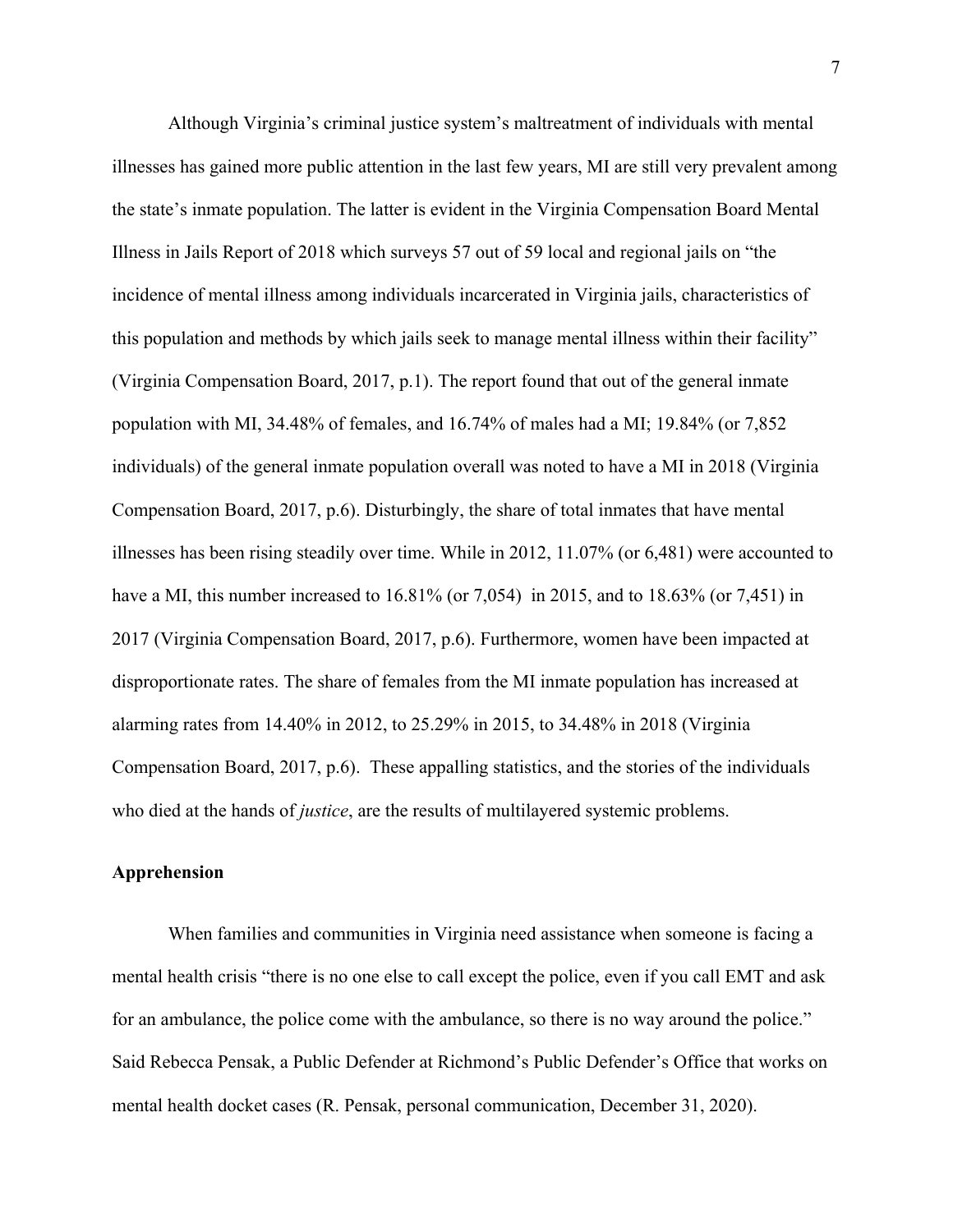Responding officers and others in the justice system are faced by the question "what do I do with that fellow?" as signaled by Richmond's former Commonwealth's Attorney Mike Herring, while he was discussing ways to help the mentally ill defendants in the criminal justice system of Virginia (Albiges, 2019). Importantly, the well being of Virginia's residents, mentally ill defendants, and first responders, is at stake devising how to answer this question. At this stage, two main issues arise: insufficient options for diversion for individuals with MI, and the lack of proper crisis intervention training for police officers.

I inquired Dr. Kristen Hudacek, a licensed clinical psychologist and Director of Psychology and Pre-trial Forensic Services at Eastern State Hospital, who also ran a regional Jail diversion team that worked in several jails in central Virginia, about the options officers have when dealing with someone that is undergoing a mental health crisis. Dr. Hudacek said officers could jail the individual, take them to a hospital, "give them a summons to appear [in court], they could let them go," or take them to Crisis Intervention Team (CIT) Assessment Sites (K. A. Hudacek, personal communication, January 11, 2021). Assessment Sites function outside of traditional criminal justice settings as they "keep those experiencing crisis related to a mental illness and who become or are likely to become justice involved, from inappropriately ending up in jails when therapeutic intervention best serves the needs of the individual and the public" (Virginia Department of Behavioral Health & Developmental Services, 2017b, p.1). The Assessment Sites provide a service that "offers Consumers a vital link to therapeutic intervention and assessment while also allowing law enforcement officers to quickly return to crime prevention and response duties within their localities'' (Virginia Department of Behavioral Health & Developmental Services, 2017b, p.1). CIT Assessment Sites seem to be one of the best options that Virginia currently has for diversion from the criminal justice system.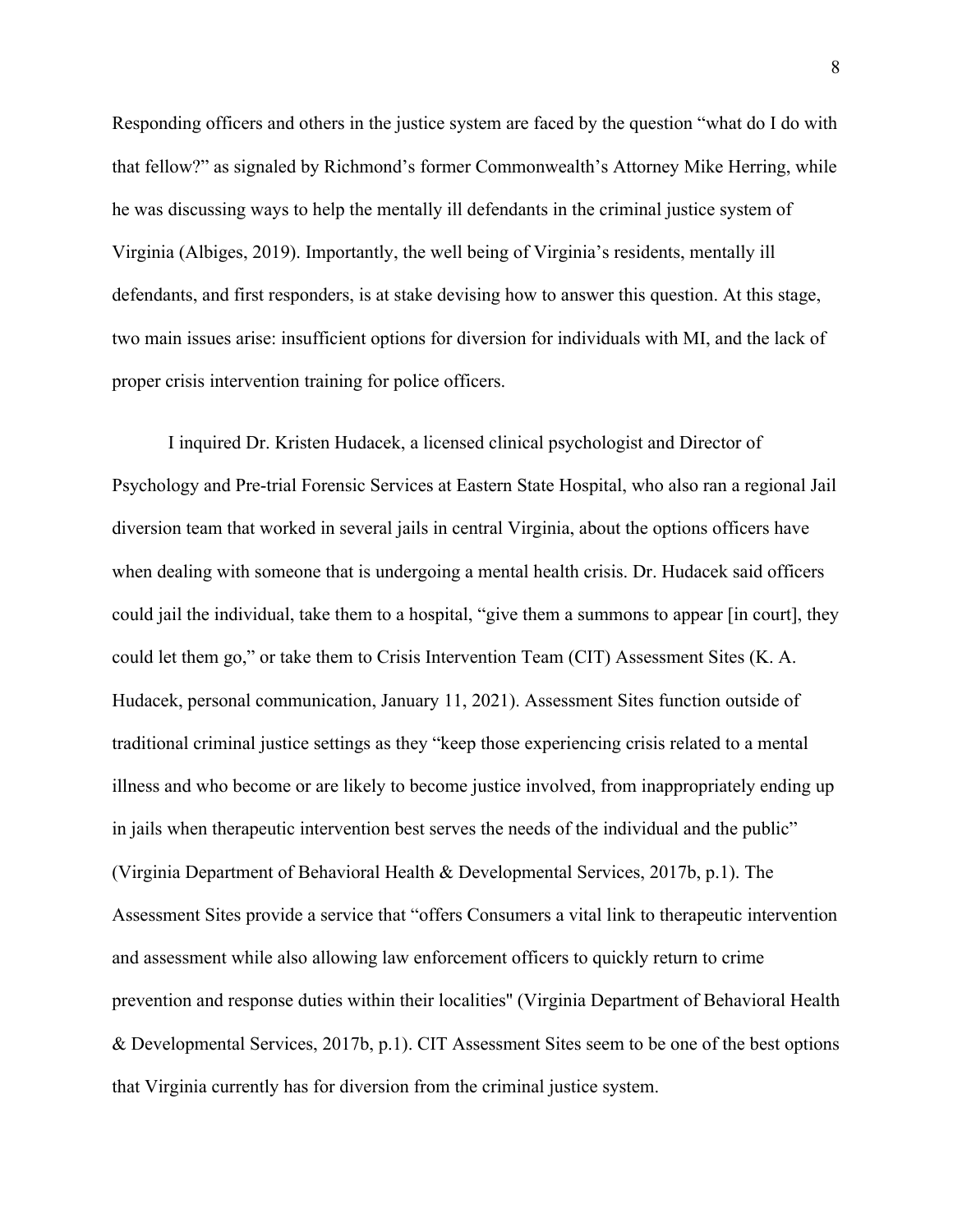However, although their reach has been growing rapidly all over the state, as of 2017 there were only 36 of these sites in Virginia leaving more than 15 counties in need, far from the existing sites. The need for more diversion treatment programs and centers was also noted by Dr. Hudacek, because in Virginia "we do not have as many drop off centers, as they are called, we have assessment centers but people have to be willing to go, [and] they are not in every portion of the state" (K. A. Hudacek, personal communication, January 11, 2021). Importantly, unless police officers are adequately trained in crisis intervention to identify when diversion to these sites is the best option to undertake, there will probably still be calamities like those of Jamycheal Mitchell and Marcus-David Peters.

Police officers in Virginia receive crisis intervention training, which is supposed to "enable law enforcement officers to more effectively communicate with and understand the particular needs of individuals with mental illness" (Virginia Department of Behavioral Health & Developmental Services, 2017a). Dr. Hudacek explained that "CIT [training] is a 40 hour training on which they [police officers] receive didactics on the system (information provided by everyone in the community who works with mentally ill individuals), on mental health conditions, verbal de-escalation techniques, and [information] on local resources"(K. A. Hudacek, personal communication, January 11, 2021). Dr. Hudacek expressed that this training is crucial in that "all law enforcement officers should be receiving [it]." However, Dr.Sarah Scarbrough, voiced concerns on the efficacy of single-time CIT training.

Dr. Scarbrough is also very experienced in working with the criminal justice system. She is a doctor in public policy and administration, directed an in-jail diversion program in Richmond, and is now the founder and CEO of REAL LIFE, a non-profit organization based out of Richmond, Virginia that serves re-entry populations to overcome barriers to better livelihoods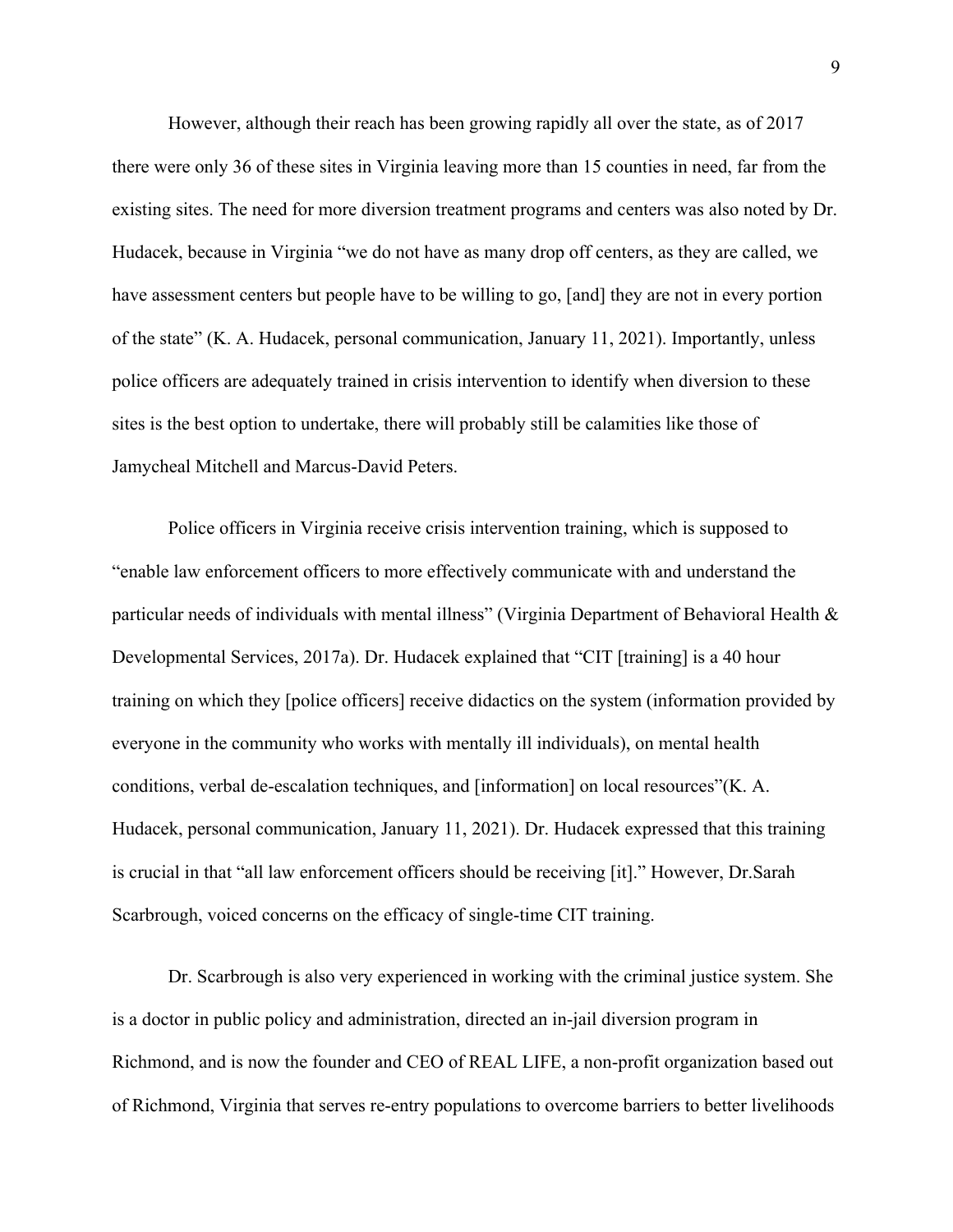such as addiction and lack of mental health treatments. Dr. Scarbrough pointed out that one-time CIT training "is just the start" because in time, say five years from their training, officers will begin to forget it (S. Scarbrough, personal communication, January 5, 2021). She added that "the police are not trained and equipped to deal with that [situations involving mental health emergencies], you have got the CIT training, cool, but ultimately how deep is that? People go to school for social work and psychology- that is years- you can't compare that to an 8 hour training...sometimes they [police officers] are doing the best they can and they just do not have the expertise to do the right thing (S. Scarbrough, personal communication, January 5, 2021). On alternatives to this issue, Dr. Scarbrough asserted that her organization does "a 4 hour trauma informed training that [teaches] the correlation of [how] significant childhood trauma has led adults to where they are now" and teaching recruits with the police training academies in Richmond about trauma triggers (S. Scarbrough, personal communication, January 5, 2021). This could be a way to provide continued training to officers.

On more thorough training Dr. Hudacek highlighted that "there is also scenario-based training, where they [officers] are put into real life scenarios with increasing difficulty, where they need to de-escalate and problem solve the situation in real time and get feedback that is provided by a panel, that is watching them and listening to how they are intervening with the subject" (K. A. Hudacek, personal communication, January 11, 2021). However, not all police officers receive this deeper training. I inquired with Stacey Davenport, a Commonwealth's Attorney (or Prosecutor) in Chesterfield County, Virginia, about the breadth and level of CIT training that officers receive. Ms. Davenport said that both Henrico and Chesterfield counties, where she previously and currently works at, "have a specialized CIT training that they give to their officers, so if they know there is a mental health situation, they will send officers with that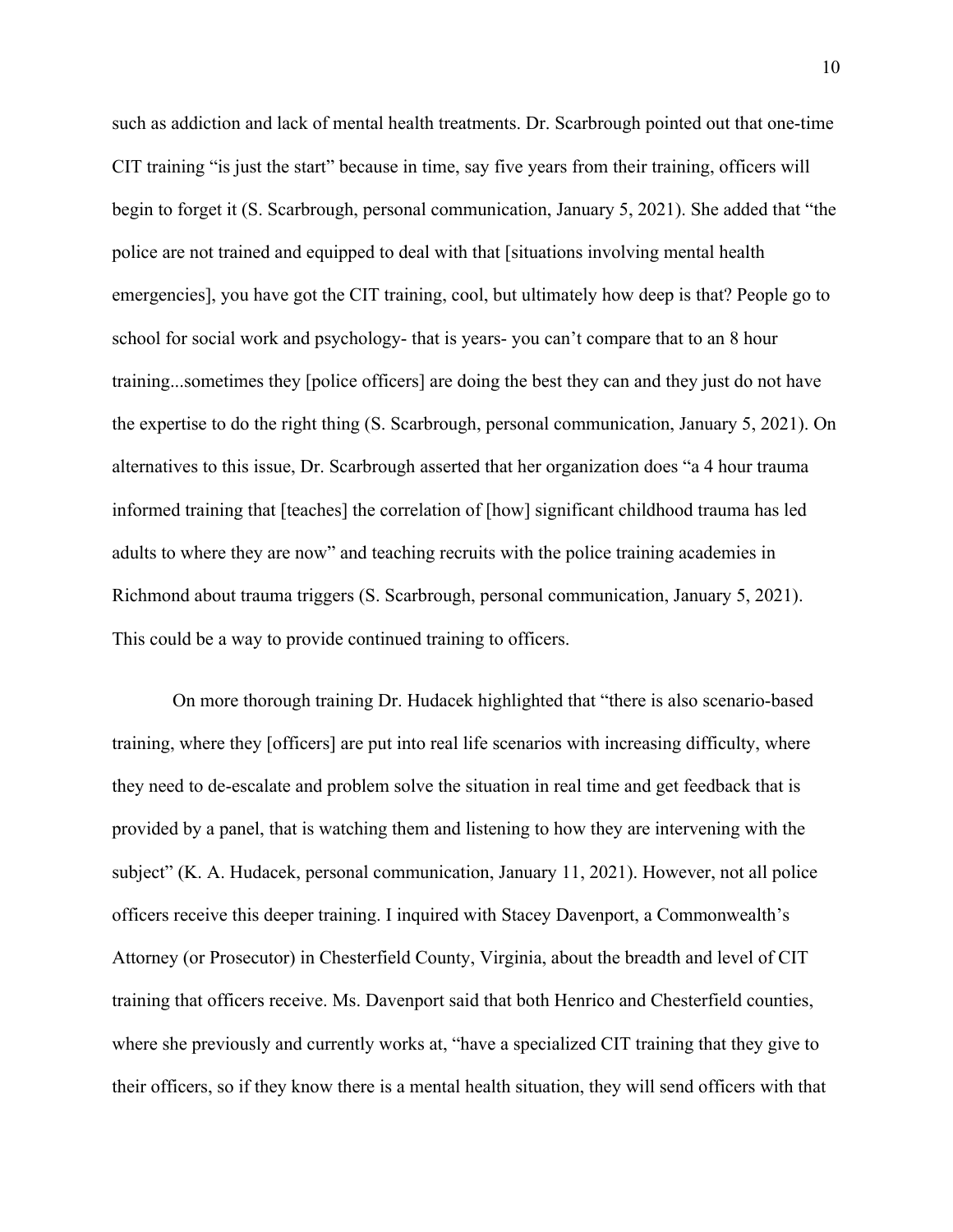specialized training" (S. Davenport, personal communication, January 6, 2021). Although implementing this more specialized training for all police officers will probably be costly, it prevents needless incarceration which also incurs costs, it will likely save lives, and make the jobs of police officers easier.

Officers with this more in-depth training could also respond to crises with other responders such as social workers, to improve diversion from incarceration and treatment of mentally ill subjects. Dr. Hudacek explained that this is "called a co-responder model," which requires "a kind of social worker-mental health professional to respond to calls with a police officer" (K. A. Hudacek, personal communication, January 11, 2021). She also emphasized this model is being instated in Virginia: "here in Richmond, (and Virginia as a whole) we are certainly going towards a co-responder model with the Marcus Alert, which is now law in Virginia" (K. A. Hudacek, personal communication, January 11, 2021). This "Marcus Alert," or "Marcus Alert System" came as a reaction to the killing of Marcus David Peters by a police officer when he was undergoing a mental health crisis (Hargrove, 2020). The bill will eventually "create teams of mental health service providers and peer recovery specialists to accompany police officers responding to individual crises" (Staff, 2020). Although this is a great step towards the right direction, lack of funding continues to slow down and hinder the implementation of justice system mental health related programs. Dr. Hudacek underlined that because of "funding and planning, it is probably going to take anywhere up to five years to get it really off the ground" (K. A. Hudacek, personal communication, January 11, 2021). In this area Virginia lags behind other states such as Oregon which have more advanced responder systems.

According to Dr. Hudacek the program based in Eugene, Oregon "has no co-responder, it is actually just social work-mental health professionals that are going out on certain calls, and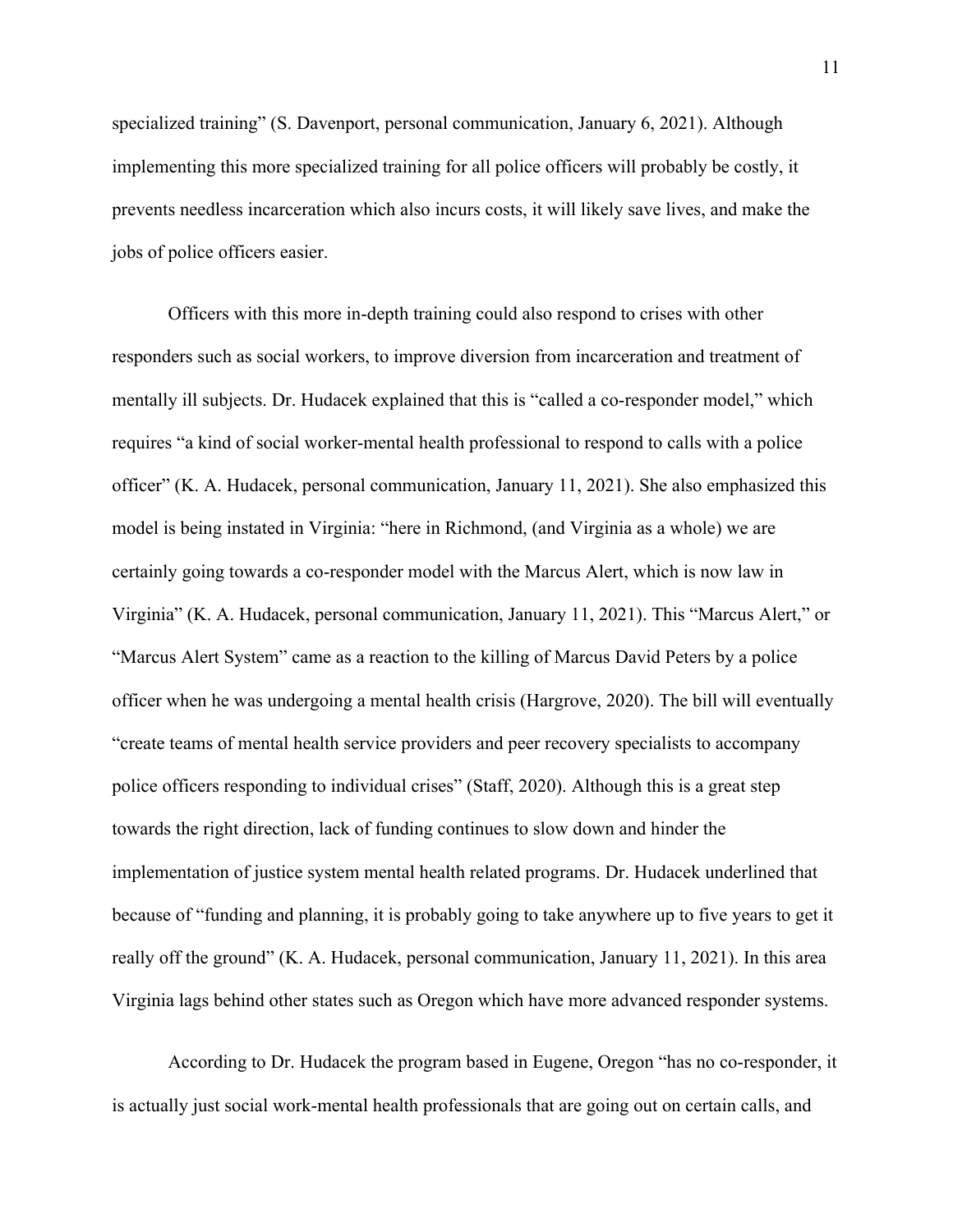really reduced the number of persons with mental illness going to jail" (K. A. Hudacek, personal communication, January 11, 2021). The program is called Crisis Assistance helping Out On the Streets program (CAHOOTS). It is made of a team of a medic and a crisis worker that respond to calls that do not need the presence of a police officer contingent on a lack of legal issues or safety concerns (Shapiro, 2020). On the matter of safety for responders Dr. Scarbrough warned of the danger that having just social workers respond to certain calls involving mentally ill crises could bring to those responders.

From Dr. Scarbrough's perspective "when people are having psychotic breaks...they are often violent, they are often wielding guns and things like that...but the people that say *just send in a social worker*, well what if that person starts shooting a gun then what? At that point it is too late to call the police" (S. Scarbrough, personal communication, January 5, 2021). However, she simultaneously raised the question of "where is that happy medium, do we put in more money so that there is essentially always a social worker type of person that accompanies the police so that we make sure that we have somebody credentialled but who is also safe?" (S. Scarbrough, personal communication, January 5, 2021).

In contrast Rebecca Pensak, a public defender who works with cases involving the mental health docket, stressed that police often charge pretty crimes on people undergoing mental health crises such as "spitting on an officer who is trying to restraint them". She argued that an improvement at the apprehension level would be "some sort of in between where they are not immediately arrested and charged but instead, they are given an opportunity for actual diversion, diversion without being charged, which does exist in other places but they haven't implemented anything like that in Richmond" (R. Pensak, personal communication, December 31, 2020).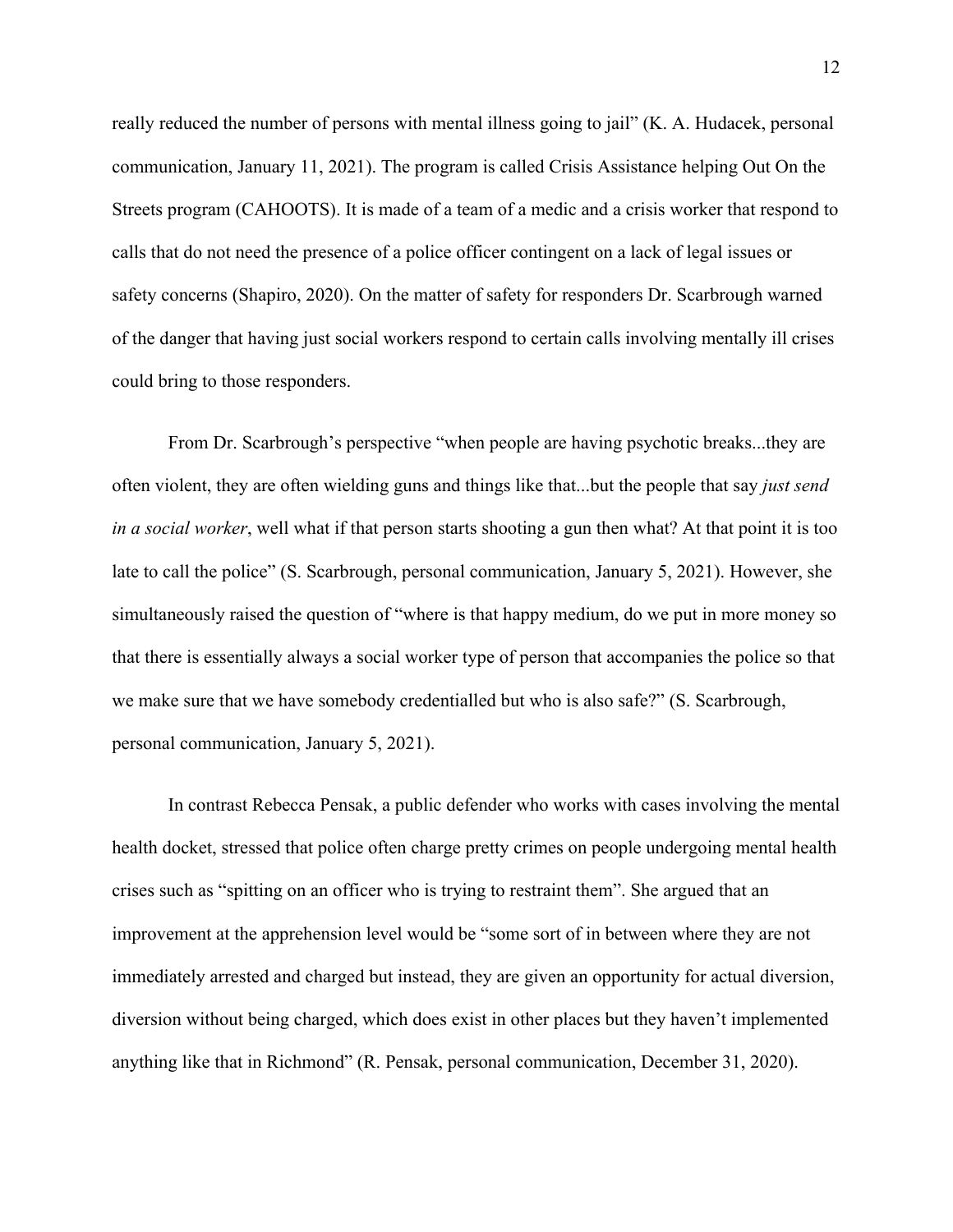#### **Court**

 When defendants with MI are brought to trial, they face systemic issues that prevent their hearing from being as just as it should be. Outdated and misinformed perspectives of mental health illnesses sometimes plague the criminal justice system. These paternalistic perspectives often view defendants with MI as people that should be *safely* locked up instead of receiving care from community organizations. However, I will highlight examples worth following that shift away from those toxic lenses. Regardless, two main issues at this stage are opposing perspectives as to how the courts handle mental illness related cases dealing, and that existing mental health dockets should have more options for true diversion from incarceration.

Court officials should prioritize defendants' mental illnesses and their need for care. Some officials correctly stress that defendants with MI should be viewed differently. For example, Roanoke General District Judge Jacqueline Ward Talevi said of mentally ill defendants that they're not bad people...they are different...and the way to help those different people is to have the criminal justice system look at them differently" (Albiges, 2019). However, there are others in the criminal justice system of Virginia that have a different perspective.

Stacey Davenport, mentioned above, offers a different perspective. For instance, she said that "no one piece of any case is the most important piece until I have seen all of the pieces, mental health does not automatically trump because it is mental health" (S. Davenport, personal communication, January 6, 2021). She also added that "everybody likes to talk about the cost and how much we pay to incarcerate somebody or how it affects everybody else in the jail, but the reality is each case is individual to itself, I can't do the wrong thing on that case because it's going to cost the state money" (S. Davenport, personal communication, January 6, 2021). On the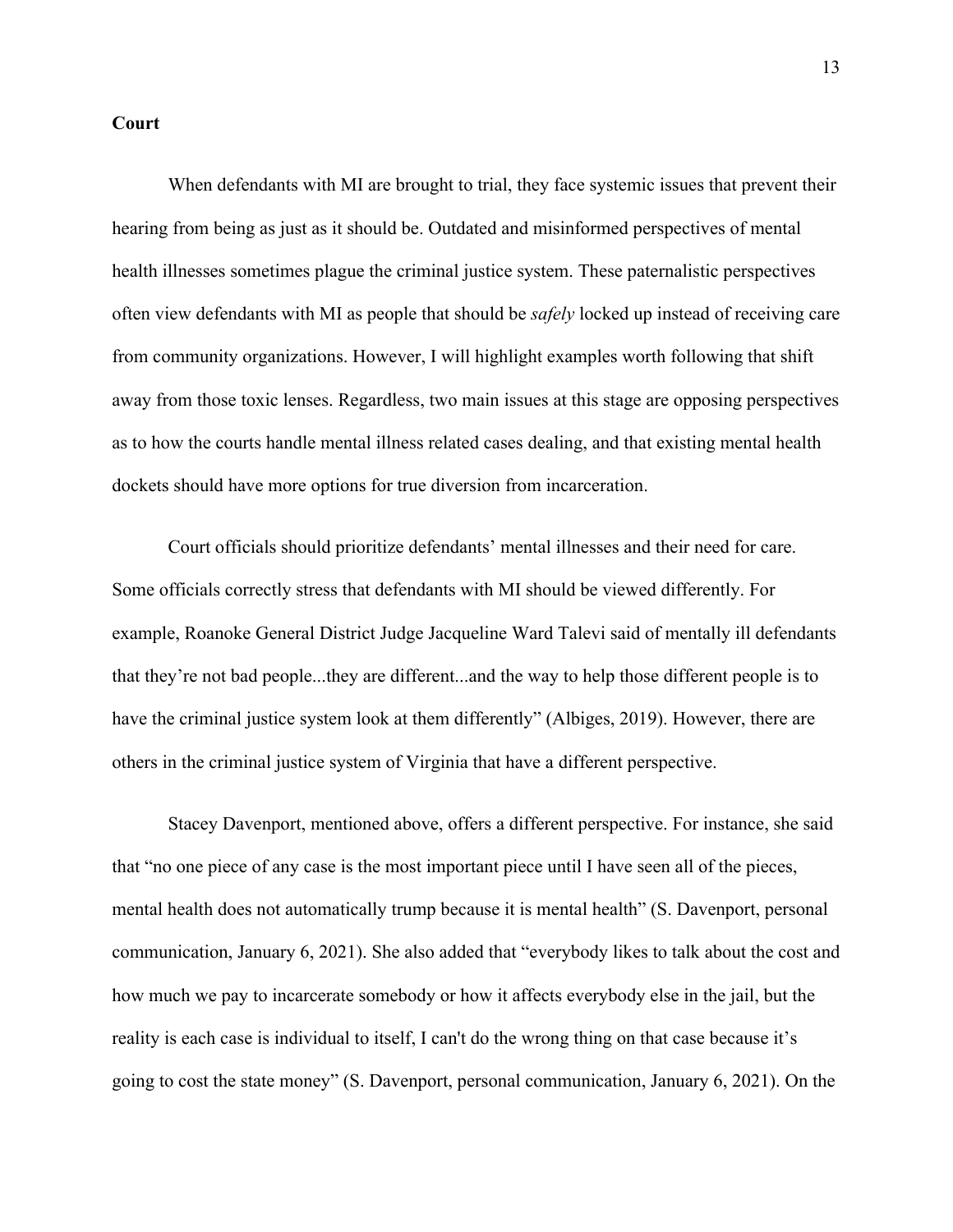other hand, former Richmond City Sheriff C.T. Woody, Jr., recognized that "jail is no place for the mentally ill" and that his jail had "worked with what funding we've had to do what we can for [mentally ill inmates] but it's difficult to give them the quality of care that they deserve." (NAMI Virginia, 2017). To ameliorate this issue, some courts have opened mental health dockets.

Defendants that suffer from mental illnesses in Virginia have the option of having their case heard by a mental health docket. Mental health dockets are supposed to provide an alternative to the traditional court settings. Rebecca Pensak explained that "when someone's been arrested they have to be evaluated for the mental health docket and then its an alternative treatment based docket that ultimately ends potentially in a misdemeanor conviction, no active jail time and no felony conviction"(R. Pensak, personal communication, December 31, 2020).The dockets' intended purpose is that the court makes sure defendants are taking their medication, complying with their treatment programs and staying out of trouble, if they follow the course the judge sets for them "they graduate from the program" (Dvorak, 2020). However, Ms. Pensak argued that "at that point the system has already failed them [mentally ill defendants]" (R. Pensak, personal communication, December 31, 2020).

In contrast with other perspectives on the dockets, Rebecca Pensak added that the "prosecutors office thinks the mental health docket is a true diversion but it's really not because they're under a probationary period" (R. Pensak, personal communication, December 31, 2020). She explained that defendants are placed through strict scrutiny in such that they "need to not only not get new charges, but they need to compliant with all treatment all medications, they need to remain completely negative drug screen for many, many months, which is hard for most people to do especially people who are also suffering from mental health issues, so it's not true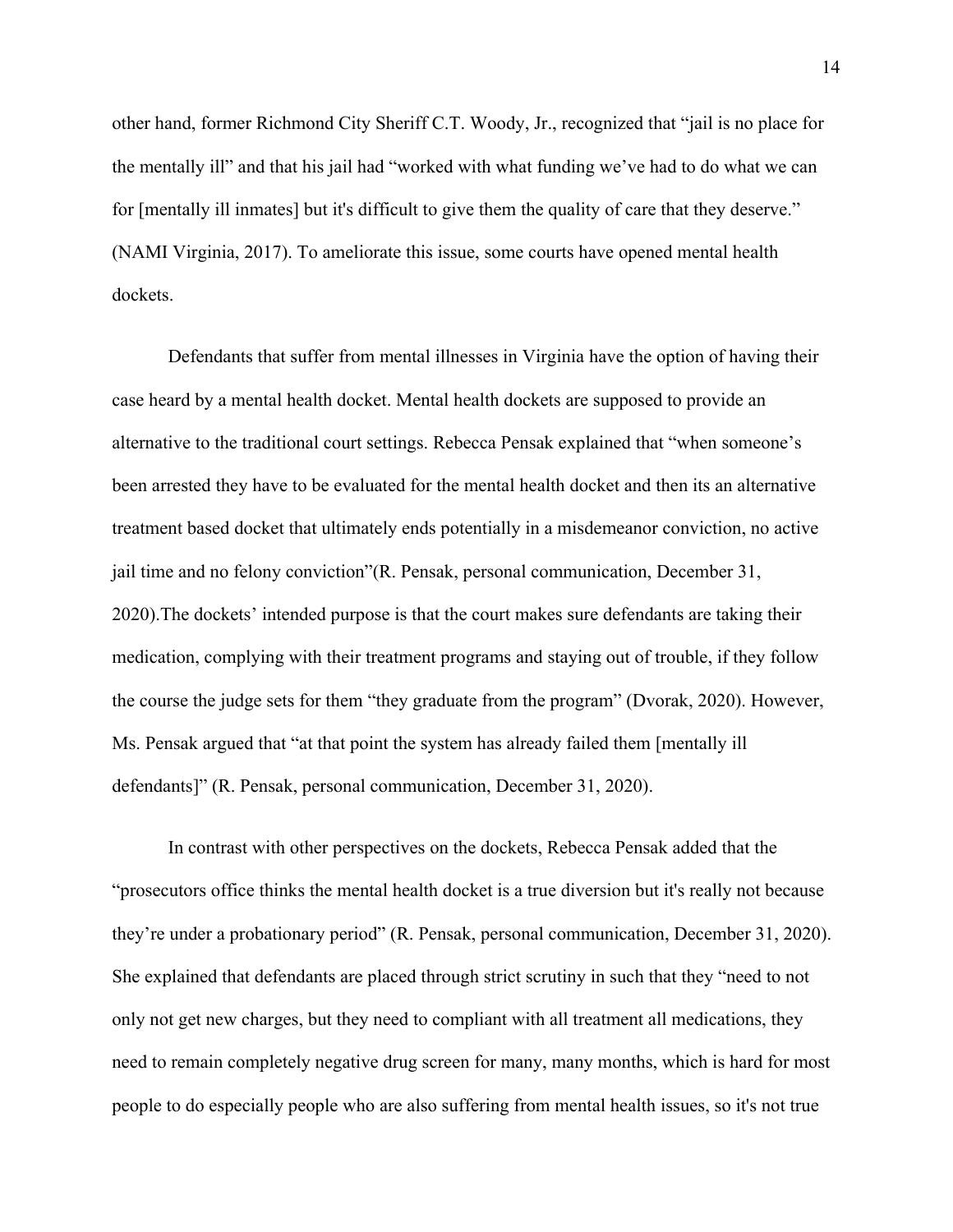diversion, and they get convicted of charges that they were having mental health crisis during" (R. Pensak, personal communication, December 31, 2020). It would be best if some of those guidelines were relaxed for individuals with mental health issues. The dockets could also be improved by establishing direct state funding which currently does not exist (Albiges, 2019). That way defendants could really stand to benefit from the mental health dockets and from being compliant with treatment.

#### **Incarceration**

This stage includes inmates with MI that are held in Virginia's local and regional jails awaiting trial and postconviction. They are exposed to similar living conditions and treatments in the jails. Notably the share of inmates has increased significantly from 32% in 2012 up to 43% in 2018. Because of this, when looking for ways to aid the jail populations that have MI, intervention strategies should pay special attention to pretrial inmates. Notwithstanding, the main issues that arise at this stage are slow mental health screening processes at the jails, long wait times for state hospital beds, and problems with the provision of medications.

According to the Virginia Compensation Board Mental Illness in Jails Report of 2018 "all local and regional jails are required to screen individuals coming into jails for mental illness (Virginia Compensation Board, 2017, p.9). The report also cites that 536 inmates were not screened upon admission to the jail because mostly because of safety concerns of the intake officers. However, Stacey Davenport stated that individuals are only screened at the jail when they show "an active symptom of [a] extreme mental health [illness]" and that otherwise the mental illness is self-reported (S. Davenport, personal communication, January 6, 2021). This was also corroborated by Rebecca Pensak. Nonetheless, jails are notoriously slow to deliver, if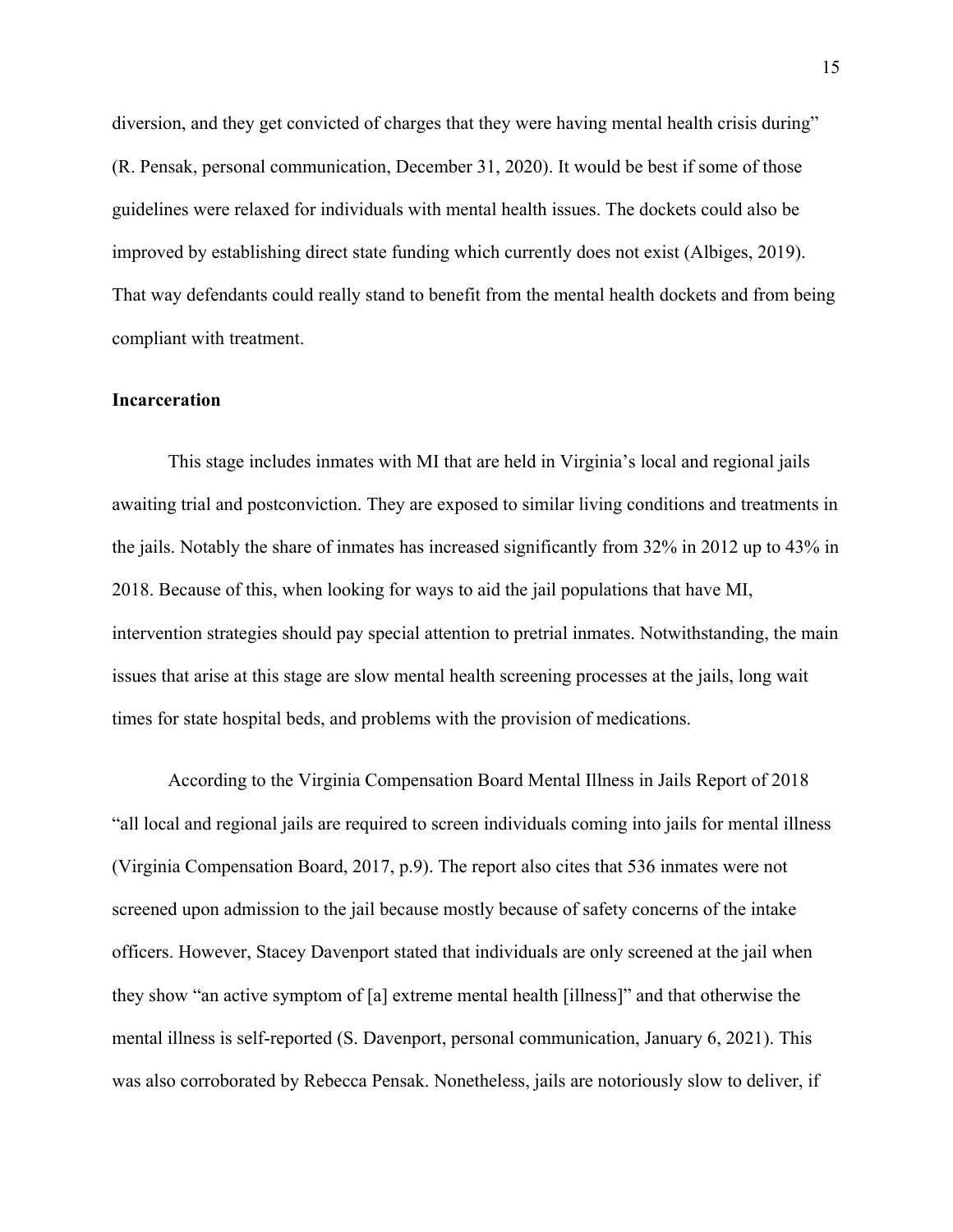any, other crucial mental health assessments could help prevent future costs and suffering to those suffering from MI.

The screening processes that do take place in the jails are very slow. For example, for the average number of hours that an inmate is confined to a jail before receiving a comprehensive mental health assessment (which reviews the inmate's clinical condition to determine their treatment needs) 51% of jails reported the time to be 24hours to seven days, for 21% of jails it was 7 to 14 days, and for 3% of jails it was longer than 14 days (Virginia Compensation Board, 2017, p.12). Only three percent of jails reported completing the task within 24 hours of confinement. On the same note, the average amounts of time between the comprehensive and more in-depth clinical assessments had very similar values. It was reported that 26% of jails completed clinical assessments 7 to 14 days after mental health assessments, while only 14% of jails did it in less than 24 hours (Virginia Compensation Board, 2017, p.13). Coupled with long wait times for state hospital beds, these long wait times can prove to be very hurtful for inmates with MI that need prompt continued medication and treatment.

Virginia also experiences long wait times for state hospital beds. In 2015, the same year that Jamycheal Mitchell died waiting several months for a state hospital bed, the wait time was 73 days (Early, 2015). Long wait times were also corroborated by Stacey Davenport. She recalled seeing wait times of up to 6 months to receive a state hospital bed just a couple of years ago (S. Davenport, personal communication, January 6, 2021). These are the symptoms of lack of funding and a shortage of much needed staff. Stacey emphasized her perspective as she said that "Central State Hospital is so overwhelmed with people (patients) that they essentially view their job as moving people in and out" (S. Davenport, personal communication, January 6, 2021). Dr.Hudacek who is the Director of Psychology and Pre-trial Forensic Services at Eastern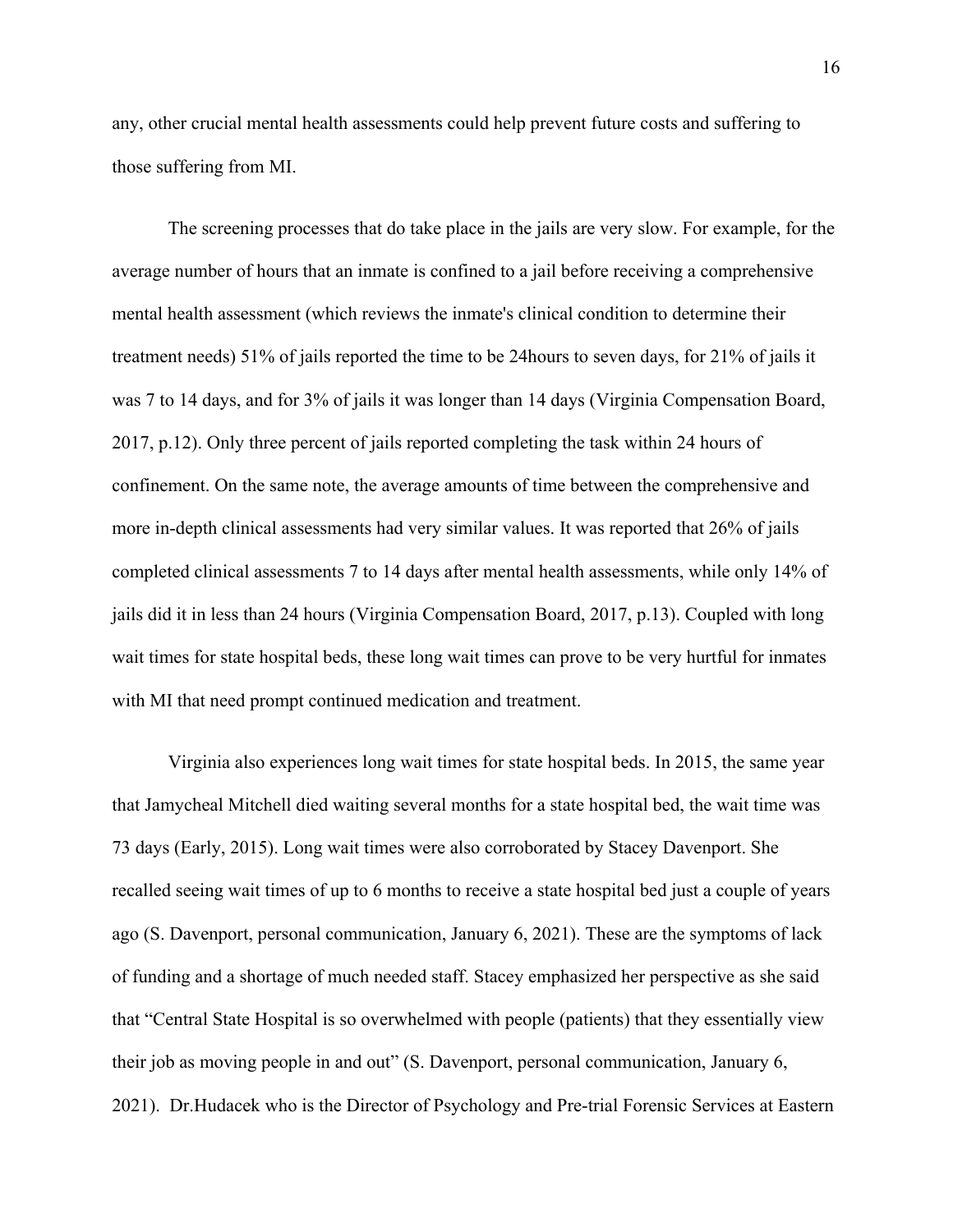State Hospital, reported that "there is a shortage of psychiatrists to the degree many hospitals are using psychiatric nurse practitioners to prescribe medication, in lieu of a psychiatrist. While [there is] not a shortage of psychologists per se, the pay for psychologists in local and state government is often less than the private sector, making recruitment difficult. That is especially true for forensic evaluators" (K. A. Hudacek, personal communication, January 11, 2021). Because of this lack of timely care, continued care is often very difficult causing individuals with MI to continuously cycle in and out of the criminal justice system.

 Cycling in and out of jail for mentally ill people can certainly be a symptom of inadequate treatment. For example, Rebecca Pensak brought attention to the fact it takes at least a few days after incarceration for jails to supplement medications to inmates with MI that need them (R. Pensak, personal communication, December 31, 2020). She also underlined that jails substitute brand name medications for generic ones due to the cost difference, and that this can affect a person's wellbeing. (R. Pensak, personal communication, December 31, 2020). Dr. Hudacek also believes that cycling in and out of jail is a crucial issue that needs fixing. When asked she expressed that at the hospital, they "have people that we see who are on their third or fourth orders for restoration on different charges, they are often misdemeanors or nuisance related crimes, sometimes assault to law enforcement is tacked on to a misdemeanor crime so then they have a felony" (K. A. Hudacek, personal communication, January 11, 2021). Some of these issues could be improved by providing continued case management and medication postrelease.

It is crucial that jails provide some type of treatment continuity for inmates and for those reentering the community. Research has found that "treatment discontinuity has the potential to affect both recidivism and health care costs on release from prison" placing a higher toll on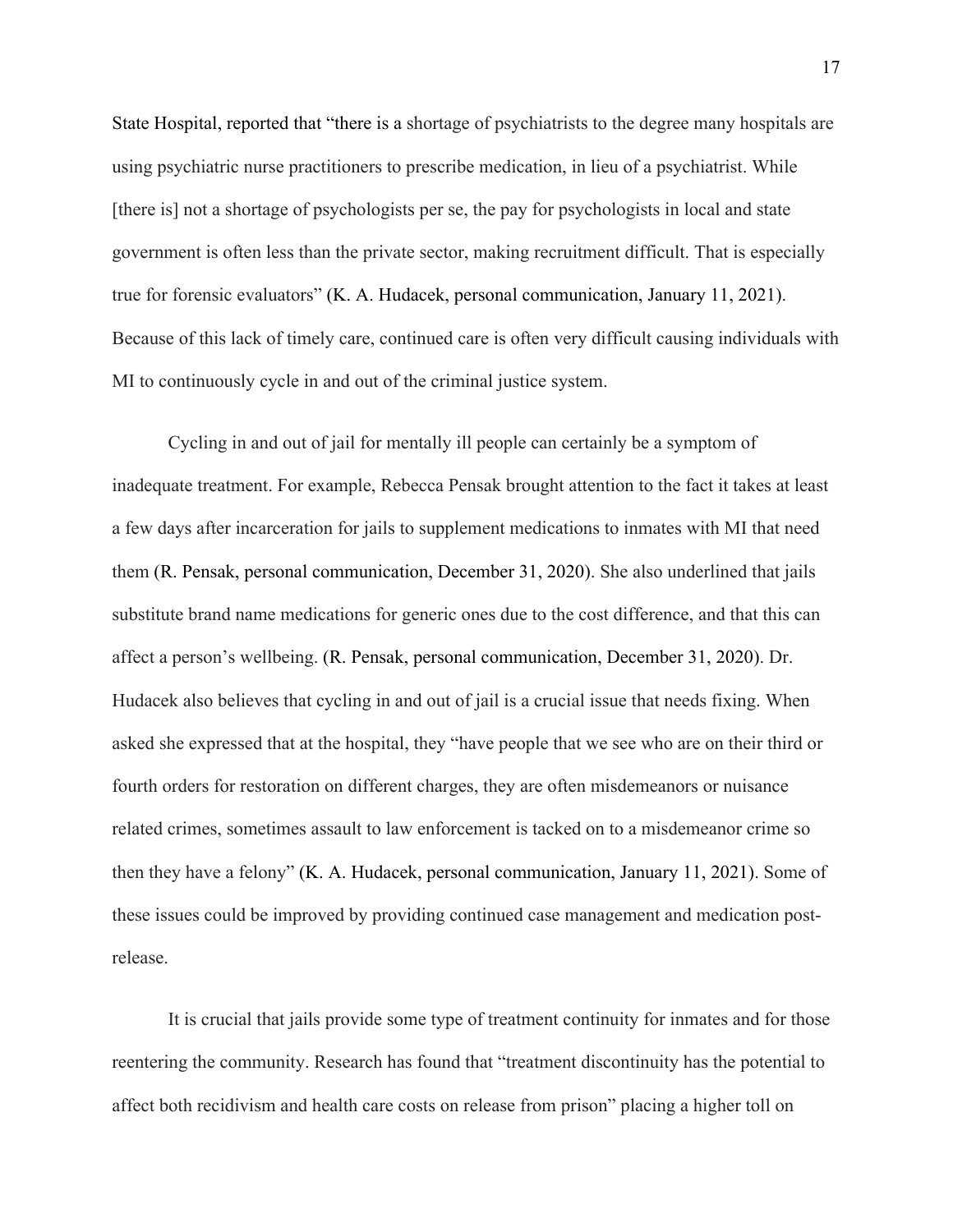communities already in need (Gonzalez, 2014). Organizations working on re-entry services say that Virginia jails should provide a 30-to-45-day supply of medications that inmates were taking while incarcerated (Albiges, 2019). Implementing steps that lead to solutions on these issues will not only decrease the suffering of individuals with MI, but also decreased costs due to lower rates of recidivism. The multifaceted nature of the issues involving the cycling of people with mental illnesses through Virginia's jail will continue to require that stakeholders work together to insure better outcomes for these vulnerable populations.

### **Are there alternatives to incarcerating people with mental illnesses? Is there a chance for reform or a better way to treat them in prison currently?**

Looking at how people with mental illnesses are treated in jails and prisons currently, one can see that the criminal justice system does not help them receive adequate treatment or escape the cycle between hospitals and incarceration. Often, they are stuck in a vicious cycle where they go from jails to prisons to hospitals and then back to the outside world with no consistent treatment, causing them to stay in that cycle. In this section, I (Anokhi) will explore various alternatives to incarceration. The alternatives I will examine are grouped into three different stages people with mental illnesses may find themselves in when it comes to the criminal justice system. The first is when they are apprehended for a crime or accused of a crime. At this stage, the alternatives include crisis intervention training for police officers and the creation of crisis intervention teams. The next stage is when the accused is in court. A couple of diversion options at this stage are mental health court and assisted outpatient therapy. Finally, the last stage is when people with mental illnesses are incarcerated. The best remediation practices generally occur before this stage. There are many examples of successful diversion programs and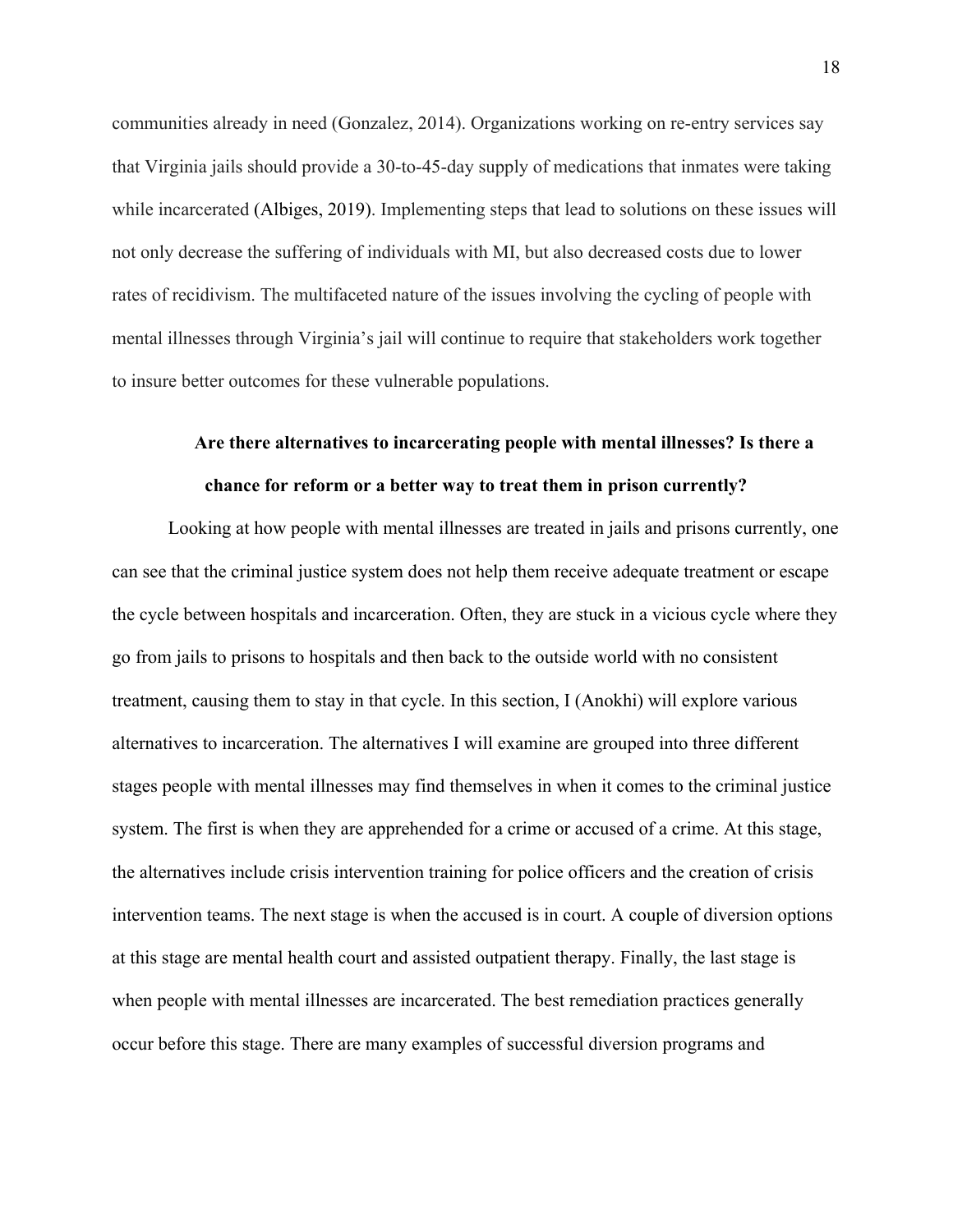alternatives to incarceration for those in the criminal justice system with mental illnesses to successfully escape the cycle that keeps them in the system.

#### **Apprehension**

There are alternatives for the treatment of people with mental illnesses beginning at the first stage. Now when people are arrested for possibly committing a crime the system often exacerbates mental illnesses. For example, is that of Derrick Clay (a pseudonym). He grabbed another customer's order in a restaurant when his card was declined and then, when the police sent an ambulance to check on him, he panicked and assaulted the paramedic. Later he "received a felony summons to appear in court" for that incident (Tullis, 2019). He was taken into custody after posting threats on social media about the paramedic in response to the felony summons because the judge declared he could be dangerous to himself or others. The judge "ordered the state to provide him with competency-restoration services" but there were no beds available so Clay ended up waiting for the 55 days "with no psychiatric treatment" (Tullis, 2019). Clay had no other choice but to wait for months, delaying his treatment and ability to return to the outside world.

And this sort of response is not a rare occurrence. Because there are increasing demands for inpatient services for people charged with crimes, people often have to wait just to be evaluated. A poll by the National Association of State Mental Health Program Directors "found in 2017 that eight of the 37 states with relevant data reported having average wait times of longer than 35 days just to be evaluated for competency" (Tullis, 2019). During this time, the people with mental illnesses are waiting in jail. Being forced to wait in jail contributes to the never ending cycle that people with mental illness in the criminal justice system face: in jails, their symptoms get worse. Then, even when they are finally admitted into a hospital, "it can take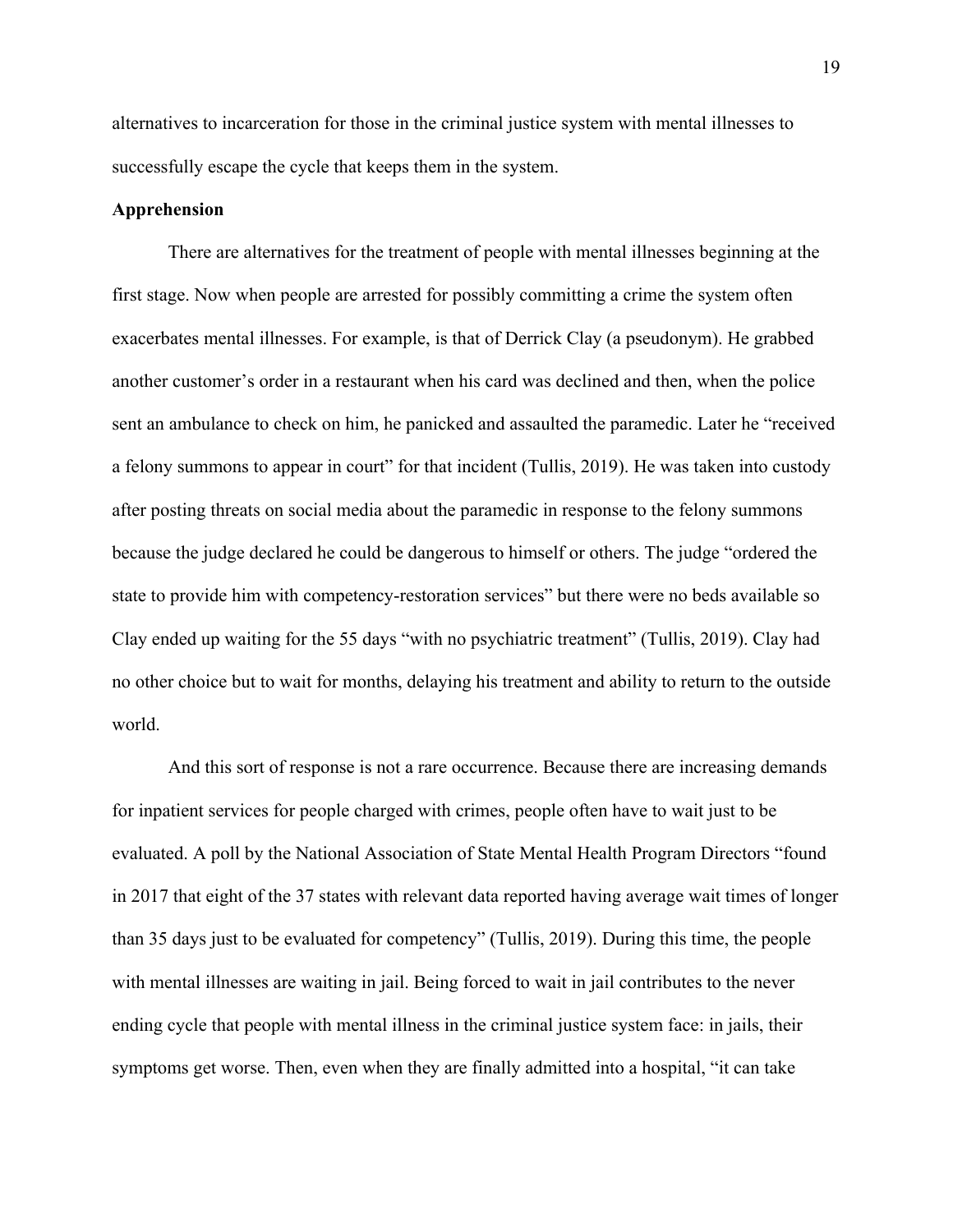longer to restore them to competency, which increases wait times for those still in jail" (Tullis, 2019). Therefore the current system is hurting people with mental illnesses in every part of the first stage. From delayed treatment, their symptoms worsen causing longer hospital time which delays the next person's treatment. All of this is clear evidence that the current procedure in the criminal justice system for apprehending people with mental illnesses is inefficient and causes harm to people.

The main alternative I found for this stage is crisis intervention teams (CIT). One important distinction to make is that, although the majority of crisis intervention teams include police officers, this is not solely a law enforcement program. It is a community-based program that brings together law enforcement officers, mental health professionals, and other community members to improve community responses to mental health. Some goals a CIT program might have are to "improve safety during law enforcement encounters," "increase connections to effective and timely mental health services," "use law enforcement strategically," and "reduce the trauma" for mental health crisis situations in their community (Usher et al., 2019, p. 5). In order to create an effective CIT program, it is pertinent that the team creates a program that fits the specific needs of their community. This requires research and cooperation in the community. Some key factors for success are building a strong network of relationships where the team can trust each other, "ongoing commitment from leaders," "an understanding of your communitywide response to mental health crisis situations," "building the infrastructure to strengthen your crisis response system and sustain your program" (which requires revising existing strategies and collecting data), and "a training program for law enforcement officers and 911 call-takers and dispatchers that prepares them to respond safely and compassionately to people in crisis" (Usher et al., 2019, p. 6). The most essential part of this are the relationships among law enforcement,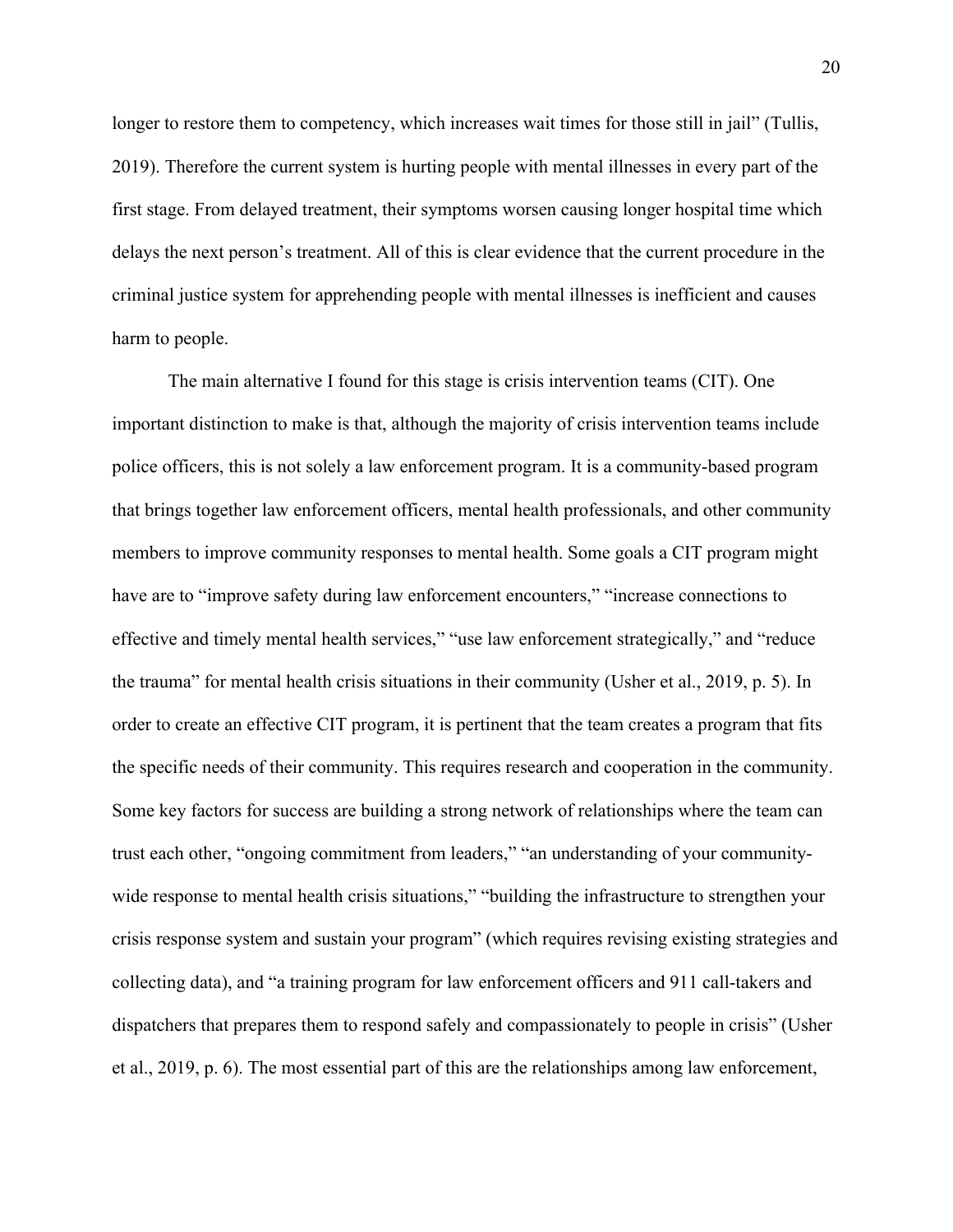mental health professionals, and other community members because they help create a team that trusts each other and is committed to helping improve their community's response to mental health crises. Without those relationships, it would be difficult to find a solution for the community that everyone would cooperate with and advocate for. To achieve all of this, a grant might work for the short-term. However, the program will be more sustainable if the state helps with funding.

One part of a CIT program may include crisis intervention training for law enforcement officers. This is the case for Miami-Dade County with their Eleventh Judicial Circuit Criminal Mental Health Project (CMHP). Their training model is based on the Memphis model where it was first developed. The CIT officers do regular officer work but also "receive 40 hours of specialized training in psychiatric diagnoses, suicide intervention, substance abuse issues, behavioral de-escalation techniques, the role of the family in the care of a person with mental illness, mental health and substance abuse laws, and local resources for those in crisis" ("Eleventh Judicial," n.d., p. 3). They are able to de-escalate situations where there are people with mental illnesses because they better understand their behavior. Then, the officers can decide whether to let them go, send them to jail, or send them to get treated. This training has been extremely successful. The Criminal Mental Health Project Program has "provided CIT training, free of charge, to roughly 4,000 law enforcement officers from all 36 local municipalities in Miami-Dade County" which has resulted in the county closing "one entire jail facility at a costsavings to taxpayers of \$12 million per year" because "the average daily census in the county jail system has dropped from 7,800 to 4,800 inmates" ("Eleventh Judicial," n.d., p. 3). These facts help to demonstrate, at the very least, that crisis intervention training has helped save money and direct people with mental illnesses out of the criminal justice system if it is avoidable for them.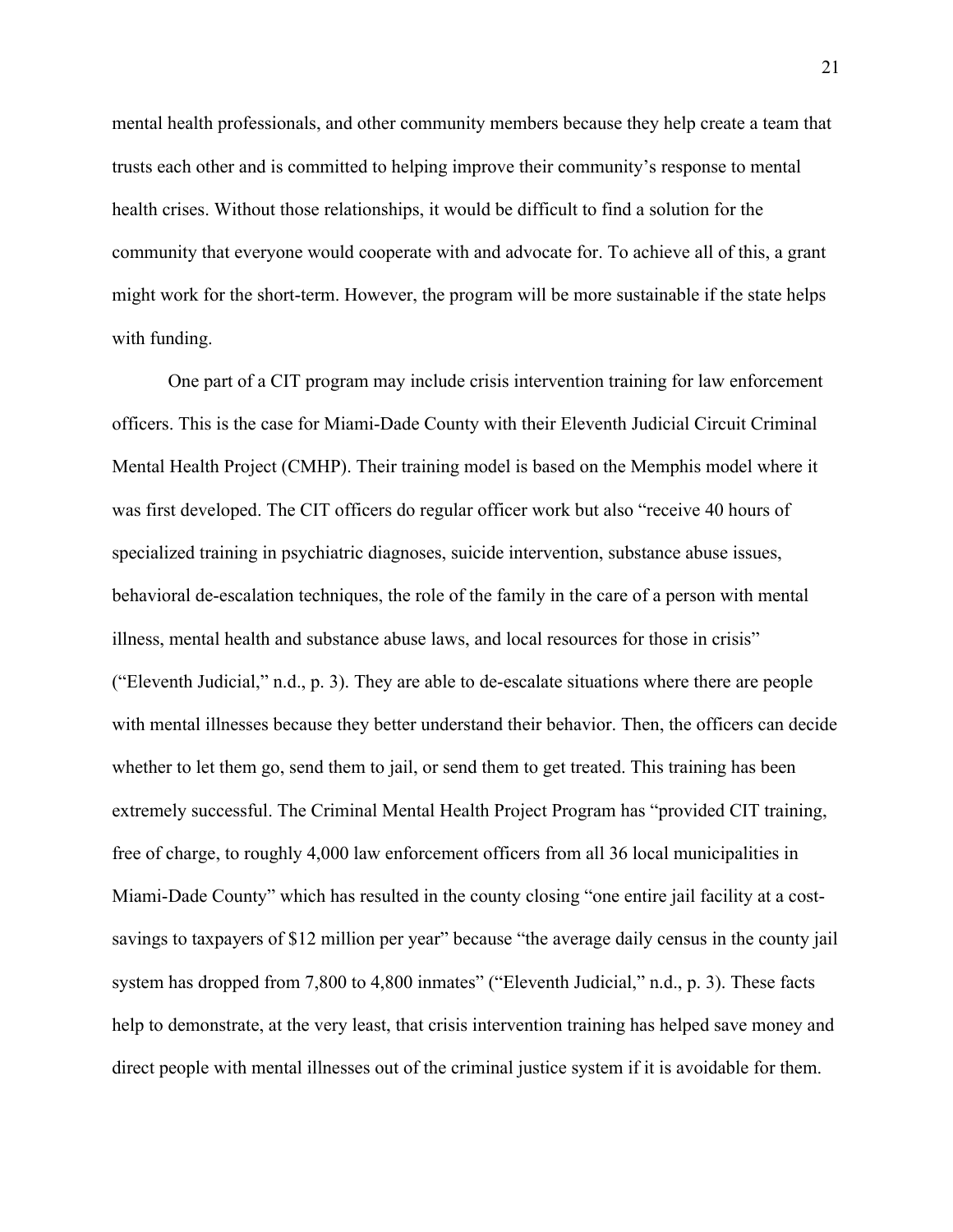#### **Court**

The second stage where people with mental illnesses could be rerouted away from jail or prison is when they are in court. One alternative is to create mental health dockets. These responses are used in some Virginia courts and other courts throughout the United States. Mental health dockets are "created within the existing structure of a criminal court, and are designed to quickly identify and treat individuals with mental illnesses to improve criminal justice and clinical outcomes" (Ward Talevi et al., 2016, p. 3). They are different from mental health courts because new courts cannot be created freely by judges, but these dockets can be in Virginia. Dockets create a process in which the criminal justice system processes defendants with mental illnesses in court without necessarily incarcerating them. Similar to crisis intervention team programs, the dockets are tailored to fit their specific communities to achieve the best results. Some of the goals that mental health dockets aim for include: increasing public safety by reducing recidivism rates of perpetrators with mental illnesses, increasing the likelihood of longterm treatment, improving the quality of life for participants, and saving communities money (Ward Talevi et al., 2016, p. 6).

Mental health dockets will vary from community to community. It is legal for them to be created nationwide and the specifics vary in different courts. However, there are some parts to the dockets that all of them should have and we have good, successful models from which to extrapolate recommendations. There should be a Mental Health Docket Planning Committee (that undergoes some type of training/education on this specific topic); a Mental Health Docket Team (to keep track of progress in the docket); a predefined model that the docket will be structured after; a simple process to receive referrals for defendants; a timely assessment to see if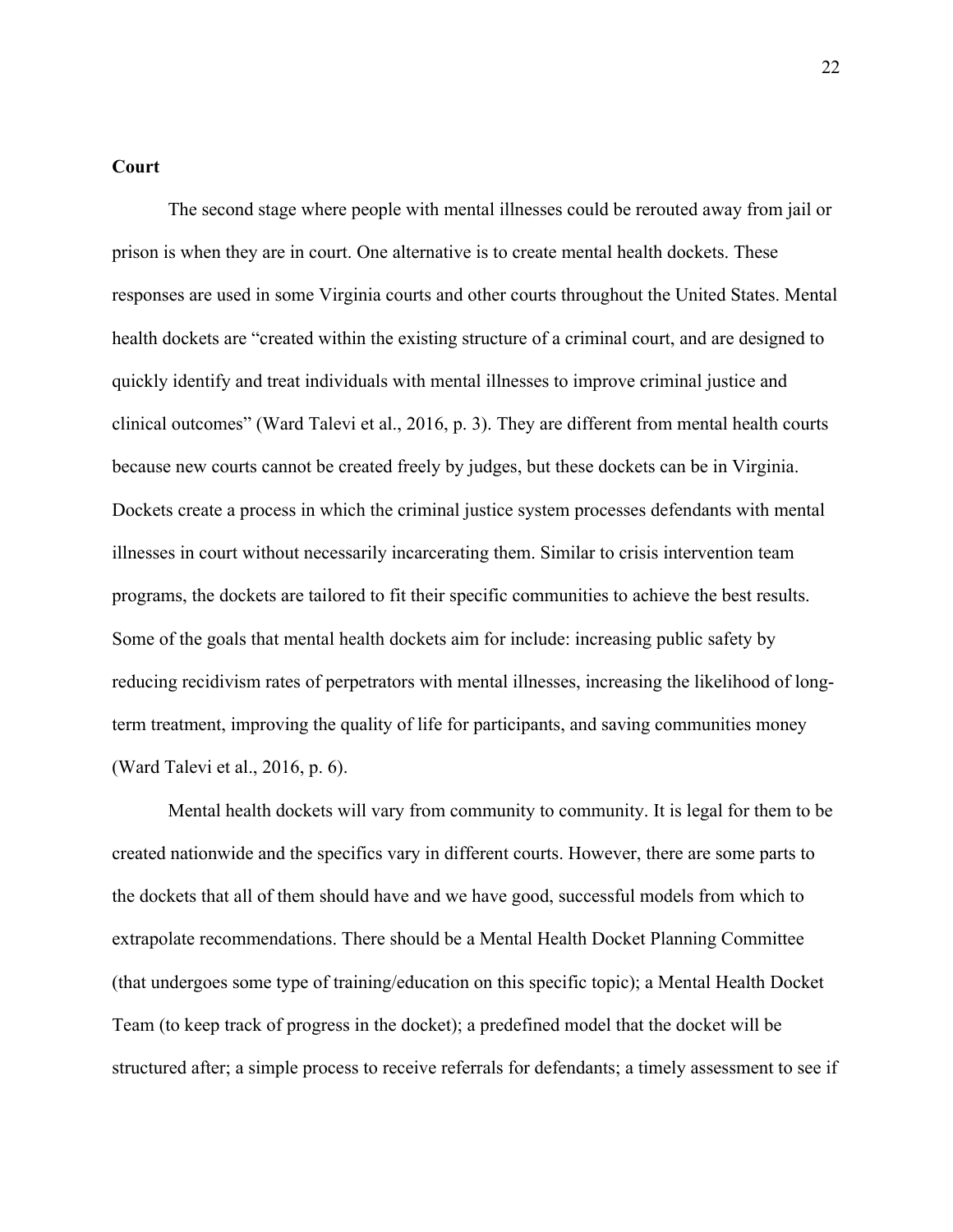the defendant is eligible to participate in the program; the condition that a participant should only be in the program if they are informed and it is voluntary; clear and predefined eligibility criteria; a process/model to follow to decide who and how to prioritize participants (some factors to look into are criminogenic needs, clinical or treatment needs, criminogenic risk, and responsivity); case plans that are made for each individual; effective treatment and support; teamwork; and individualized incentives/sanctions (Ward Talevi et al., 2016, p. 16-28). It would be best for each docket to have some form of those elements, but they are not required for the creation of a mental health docket. This is a plausible option that is slowly expanding throughout the country.

Another alternative is assisted outpatient therapy (AOT). AOT is "a process that allows courts to compel individuals with severe mental illness and a past history of arrest or violence to stay in treatment as a condition for living in the community" ("Laura's Law," 2017). One example of this is Laura's Law which is specific to California. Other versions of AOT include Kendra's Law in New York. AOT has very strict criteria, such as being repeatedly arrested or hospitalized because they continuously cannot complete treatment, causing the amount of people who are eligible to be small. However, it is still beneficial to those individuals and their communities. Someone other than the person in question will submit the petition to enroll them in an assisted outpatient treatment plan. Therefore, a person with a severe mental illness could be put into AOT involuntarily. Laura's Law "is the only community-based program for individuals with mental illness who refuse treatment" ("Laura's Law," 2017). But it is needed to prevent more harmful actions that trigger the laws that usually lead to the treatment of involuntary patients.

Laura's Law and other forms of AOT have been successful. The services it includes are: "medication; blood or urinalysis tests to determine compliance with prescribed medications;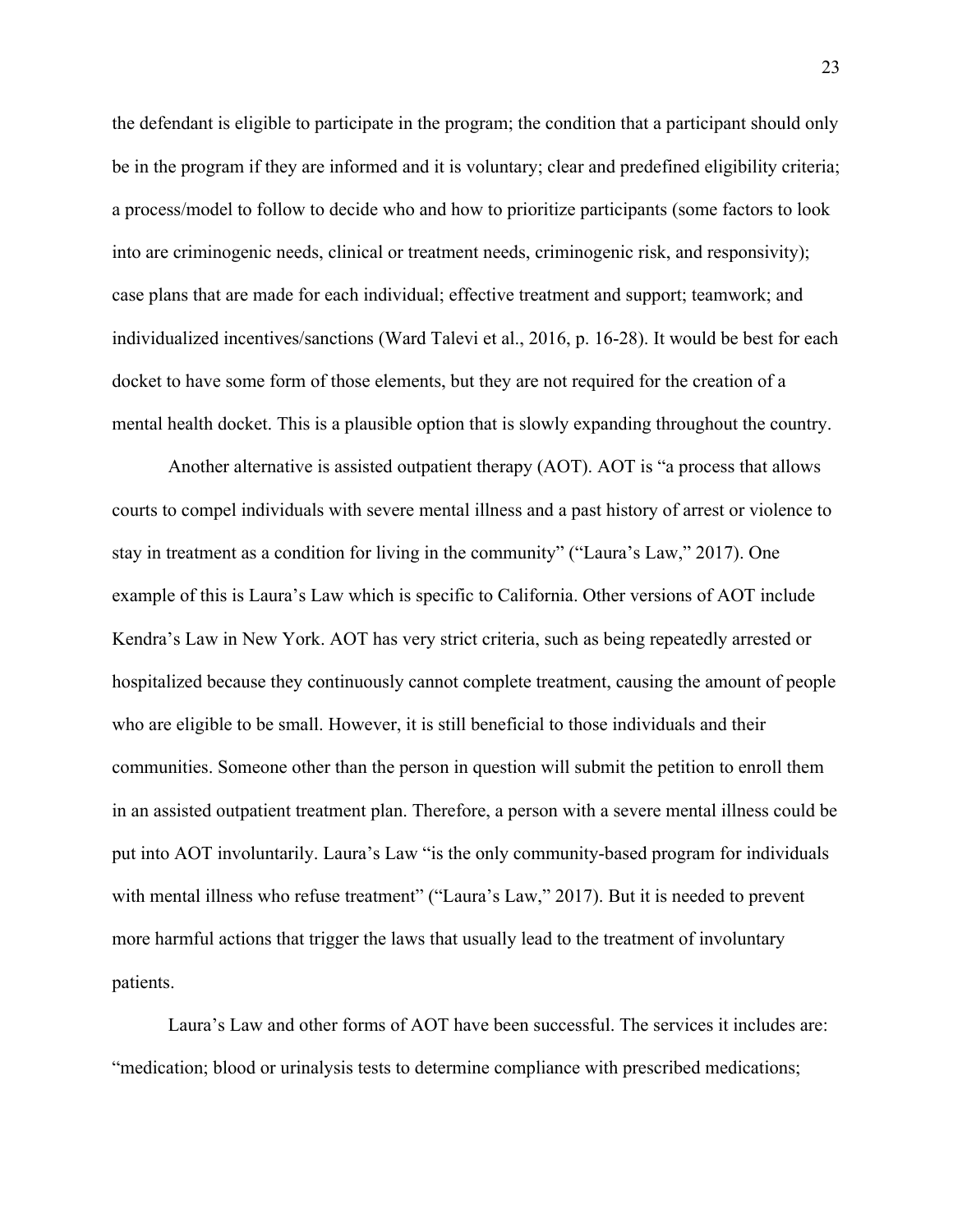individual or group therapy; day or partial day programs; educational and vocational training; supervised living; alcohol or substance abuse treatment" and more ("AOT," 2019). Looking at its effects in Nevada County, CA, Laura's Law helped reduce hospitalization by 46%, incarceration by 65%, homelessness by 61%, emergency contacts by 44%, and "saved \$1.81-\$2.52 for every dollar spent as result of reducing incarceration, arrest, and hospitalization" ("Laura's Law," 2017). Looking at the New York AOT law helps to demonstrate the efficacy of AOT. By implementing Kendra's Law, its patients saw reductions in physical harm to others by 47%, property destruction by 43%, homelessness by 74%, suicide attempts by 55%, substance abuse by 48%, and money was saved by reducing arrests by 83%, incarceration by 87%, and hospitalization by 77% ("Laura's Law," 2017). Looking at multiple states and counties across the nation, "AOT reduces violence, arrest, hospitalization and incarceration of persons with serious mental illness in the 70% range and thereby saves taxpayers 50% of the cost of care" but is "vastly underutilized" ("Summary of Nationwide Studies," 2017, p. 1).

Laura's Law and other AOT treatment plans in the United States are effective in treating patients and saving costs, but it is still underutilized. This is most likely due to the fact that it is a type of plan that targets a very small and specific group of people. Nonetheless, that group of people is important and it is pertinent that counties across the nation implement AOT in their court systems. The funding for Laura's Law comes from the Mental Health Services Act, California's mental health tax money. This resource remains untapped in parts of California. Kendra's Law is funded by New York State. Its AOT programs, along with other ones in the United States are still being created.

#### **Incarceration**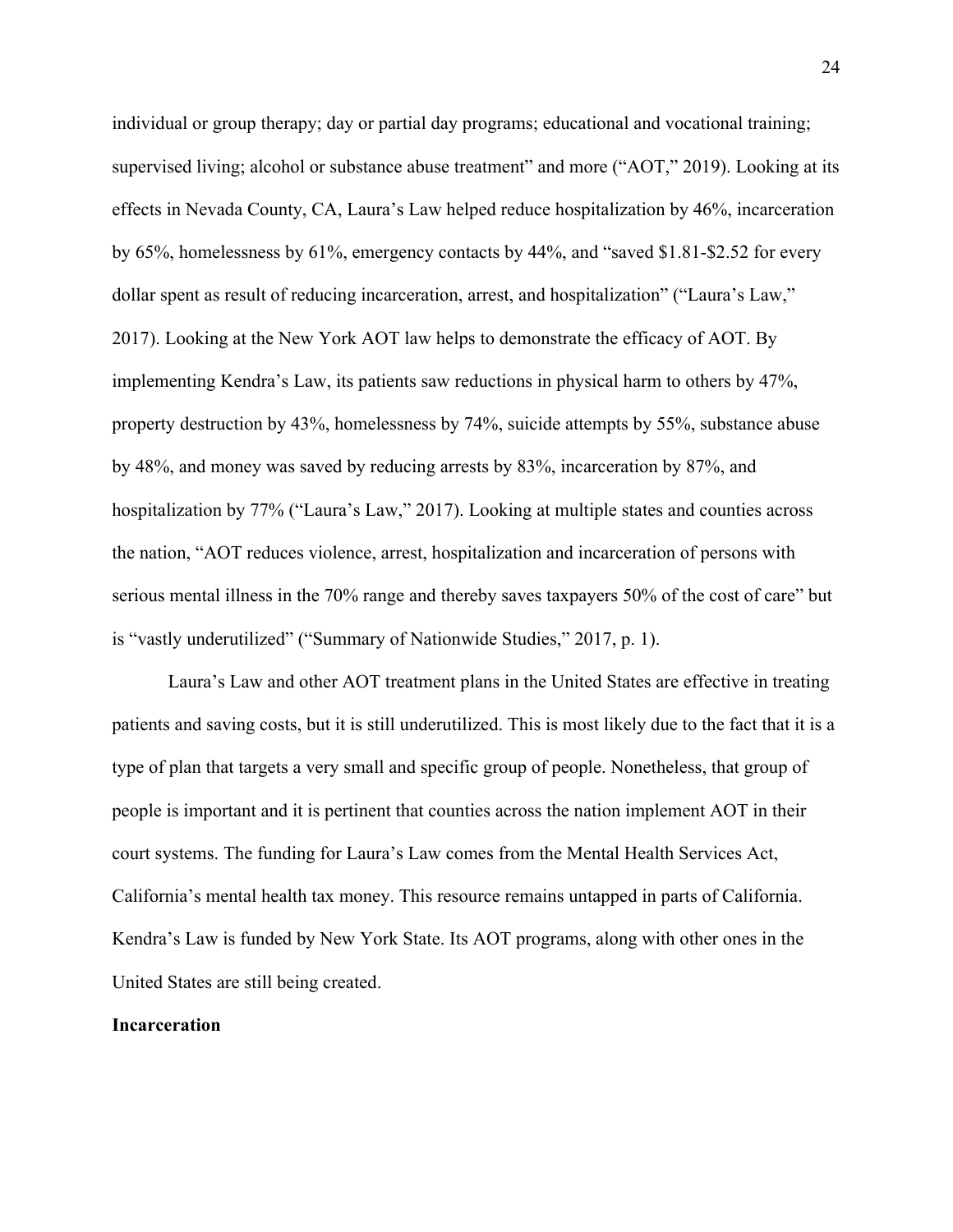The final stage I examined is incarceration. The main point, though, in this stage is that it is better for people with mental illnesses not to end up incarcerated in the first place. Putting people with mental illnesses in prison is detrimental to the people's mental health, the monetary cost to society, the strain on criminal justice resources, and more. For example, a sheriff at the Cook County jail in Illinois talks about how the guards have to adopt more roles than ever before. This is because "in 1990 found that 1 in 15 prisoners at Cook County Jail had some form of mental illness. Today, a conservative estimate is 1 in 3" (Ford, 2017). Rising mental illness rates in inmates combined with mental health cuts means that guards do more than before. The staff, "including the 300 to 400 new correctional officers hired annually, now receive 60 hours of advanced mental-illness treatment training" (Ford, 2017). This puts an immense amount of pressure on inadequately trained staff to help treat inmates with mental illnesses.

There are also many reasons the mental illness rates in inmates are increasing, one of which being that people with mental illness will commit crimes to be treated (but this does not necessarily account for the increase). A 1976 ruling by the Supreme Court in Estelle v. Gamble said that "that prisons are constitutionally required to provide adequate medical care to inmates in their custody" which resulted in the presence of "mentally ill people who committed crimes simply to receive treatment" (Ford, 2017). This is alarming in itself because the criminal justice system is the only hope for consistent treatment for some. But looking at national data shows that while "serious mental illness has been documented in 14.5 percent of men and 31 percent of women in jail settings," "between 83 percent and 89 percent of people with mental illness in jails and prisons do not receive care" (Cloud & Davis, 2013, p. 1). Again, this demonstrates that the system is inefficient and is failing people with mental illnesses.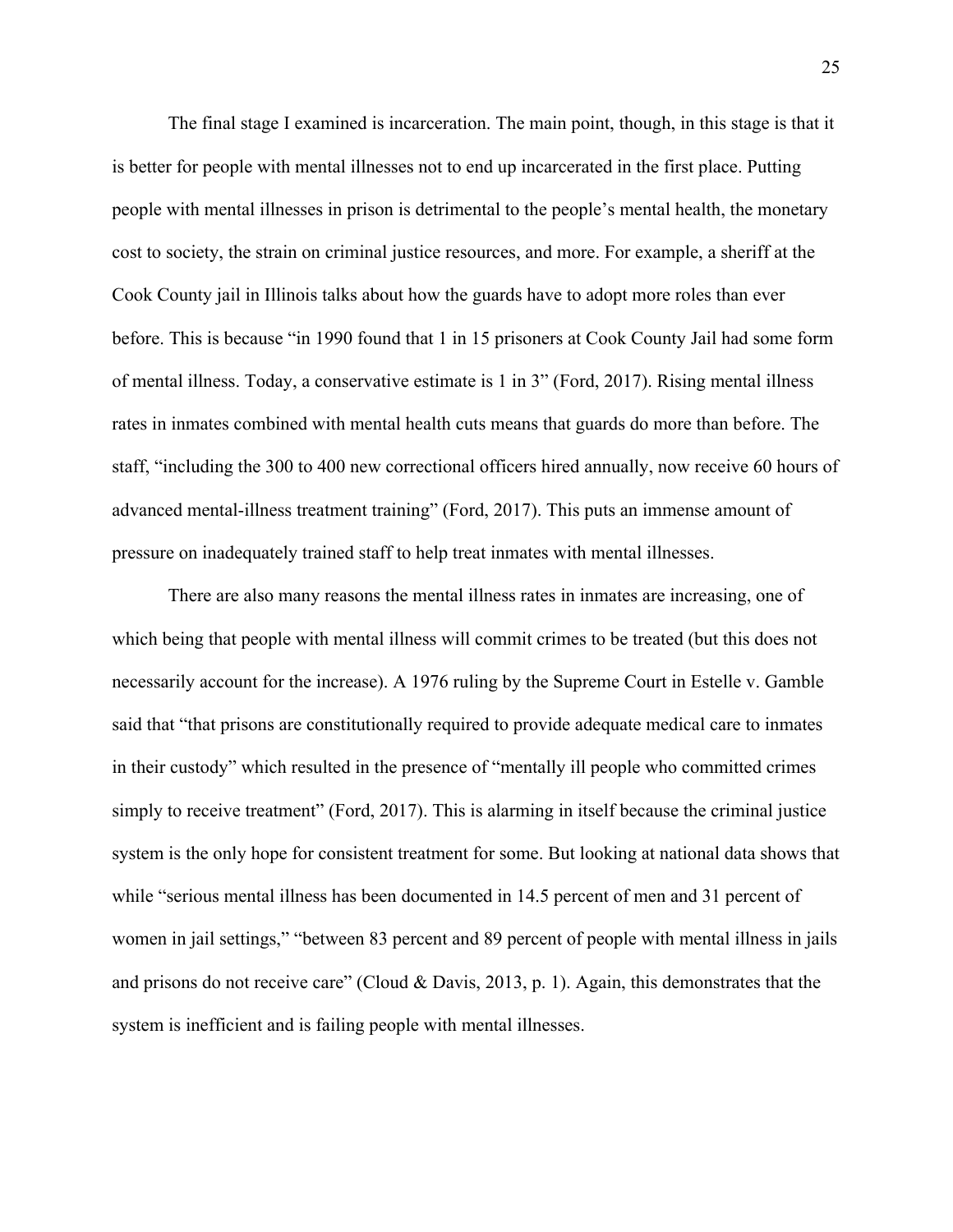Overall, it is evident that prison is the worst place to send someone with a mental illness. Offenders with mental illness should be treated outside of prisons and there are many plausible alternatives to incarceration to achieve the best results for people with mental illness in the criminal justice system. In the first stage of apprehension, the creation of crisis intervention teams and crisis intervention training would be beneficial in deciding the best place for the defendant (whether that be a hospital, prison, etc). In the second stage, when the defendant is in court, mental health dockets and assisted outpatient therapy can divert the defendant from prison to proper treatment. Finally it would be best if offenders with mental illness are not sent to prison in the first place because it will likely result in no treatment, costing them and society in more ways than one. There are many impressive alternatives to incarceration that would help people improve their mental health, save taxpayers money in the long term, and create a more efficient system overall for communities.

#### **Recommendations**

- There should be recurring crisis intervention training for all officers so they are better equipped to handle emergency calls related to mental illness crises, and so that unnecessary charges, incarceration, or criminalization of people with MI is avoided as much as possible.
- Crisis intervention teams should be created to assess communities' needs in relation to mental health and fulfill them.
- Funding for the creation and implementation of the "Marcus Alert" or "Marcus Alert" System" should be provided as expediently as possible given the immense need for the system and the injustices that have occurred in its absence.
- Mental health dockets and courts should be created wherever possible.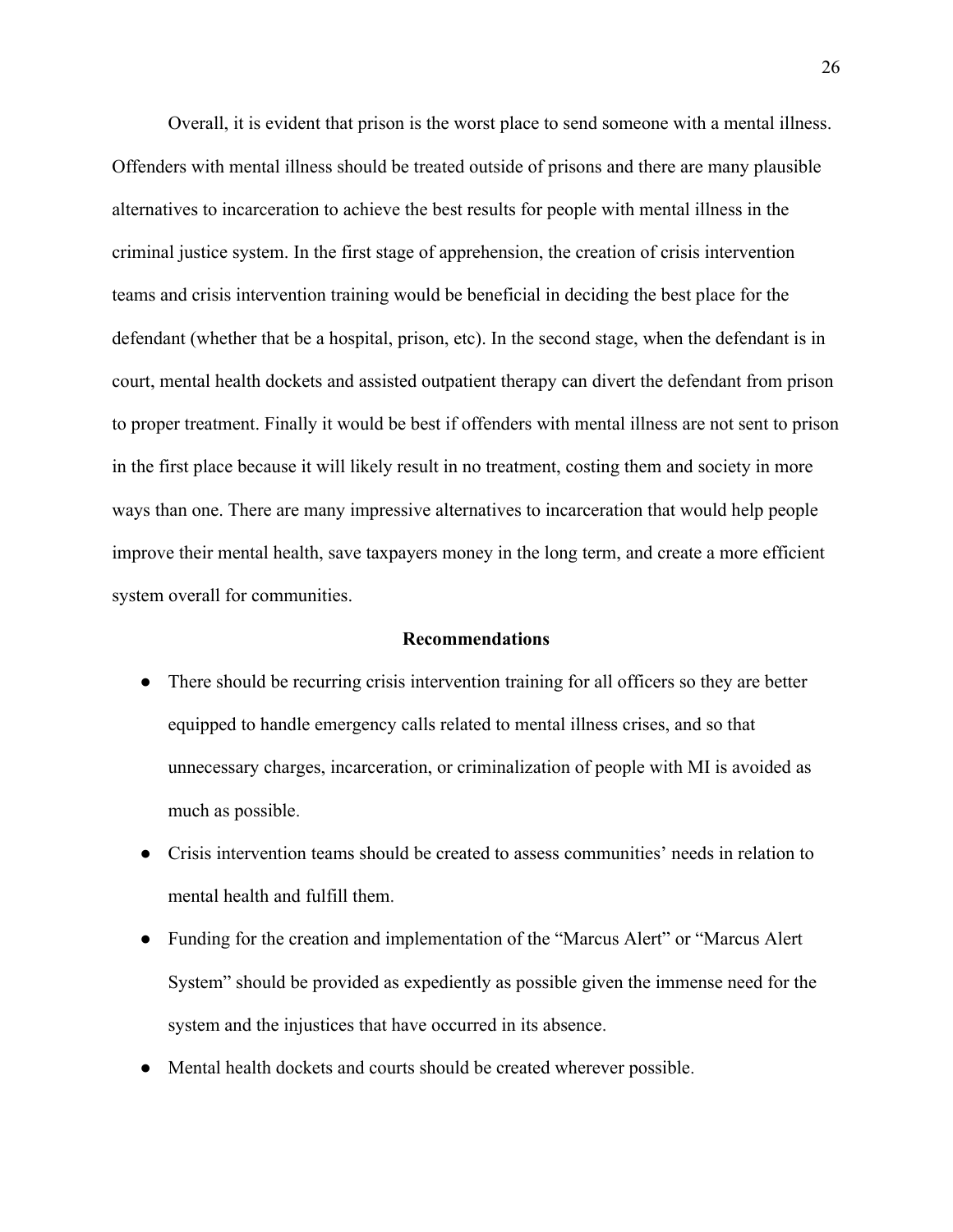- Virginia's state government should establish direct funding for mental health dockets.
- Assisted outpatient therapy should be created within existing courts.
- Defendants with mental illnesses should be diverted from incarceration when possible.
- The state of Virginia should increase funding to state hospitals to decrease wait times for beds and alleviate the current shortage of psychiatrists.
- Jails should investigate the adverse effects, if any, of switching their inmates to cheaper, generic mental health medications and stop the practice if evidence of such effects are found.
- Jails should provide a 30-to-45 day supply of medications that inmates with MI were. taking while incarcerated to those people upon discharge.
- Jails should provide follow up case management upon discharging people with MI.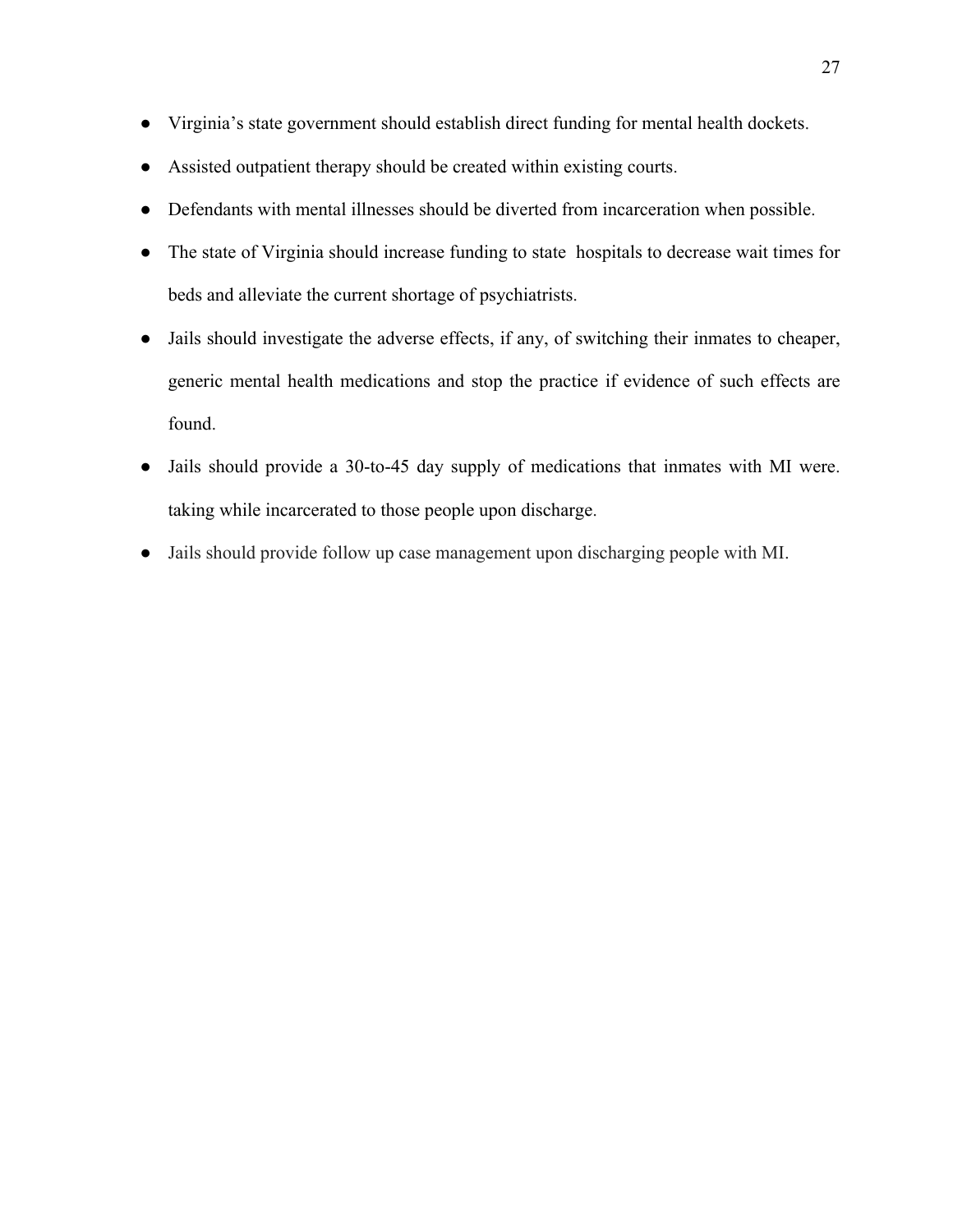#### **References**

- Albiges, M. (2019, July 31). Virginia wants to help people with mental ILLNESS navigate the criminal justice system. Retrieved January 31, 2021, from https://www.dailypress.com/virginia/dp-nw-mental-health-jails-initiative-20181109 story.html
- AOT (Assisted Outpatient Treatment) Guide. (2019, January 23). Retrieved January 3, 2021, from https://mentalillnesspolicy.org/aot/assisted-outpatient-treatment-guide.html
- Cloud, D., & amp; Davis, C. (2013, February). Treatment Alternatives to Incarceration for People with Mental Health Needs in the Criminal Justice System: The Cost-Savings Implications. Retrieved January 2, 2021, from https://www.vera.org/downloads/Publications/treatment-alternatives-to-incarceration-forpeople-with-mental-health-needs-in-the-criminal-justice-system-the-cost-savings-

implications/legacy\_downloads/treatment-alternatives-to-incarceration.pdf

Dvorak, P. (2020, October 13). Perspective | in One Virginia courtroom, a judge tries to stop a revolving door. Retrieved January 31, 2021, from

https://www.washingtonpost.com/local/in-one-virginia-courtroom-a-judge-tries-to-stop-arevolving-door/2020/10/12/0fdd8f38-0cac-11eb-8074-0e943a91bf08\_story.html

Earley, P. (2015, December 25). Virginia's mental-health merry-go-round. Retrieved January 31, 2021, from https://www.washingtonpost.com/opinions/virginias-mentalhealth-merry-go-round/2015/12/24/3ca4647e-a82f-11e5-9b92-dea7cd4b1a4d\_story.html

Eleventh Judicial Circuit Criminal Mental Health Project Program Summary. (n.d.). Retrieved January 24, 2021, from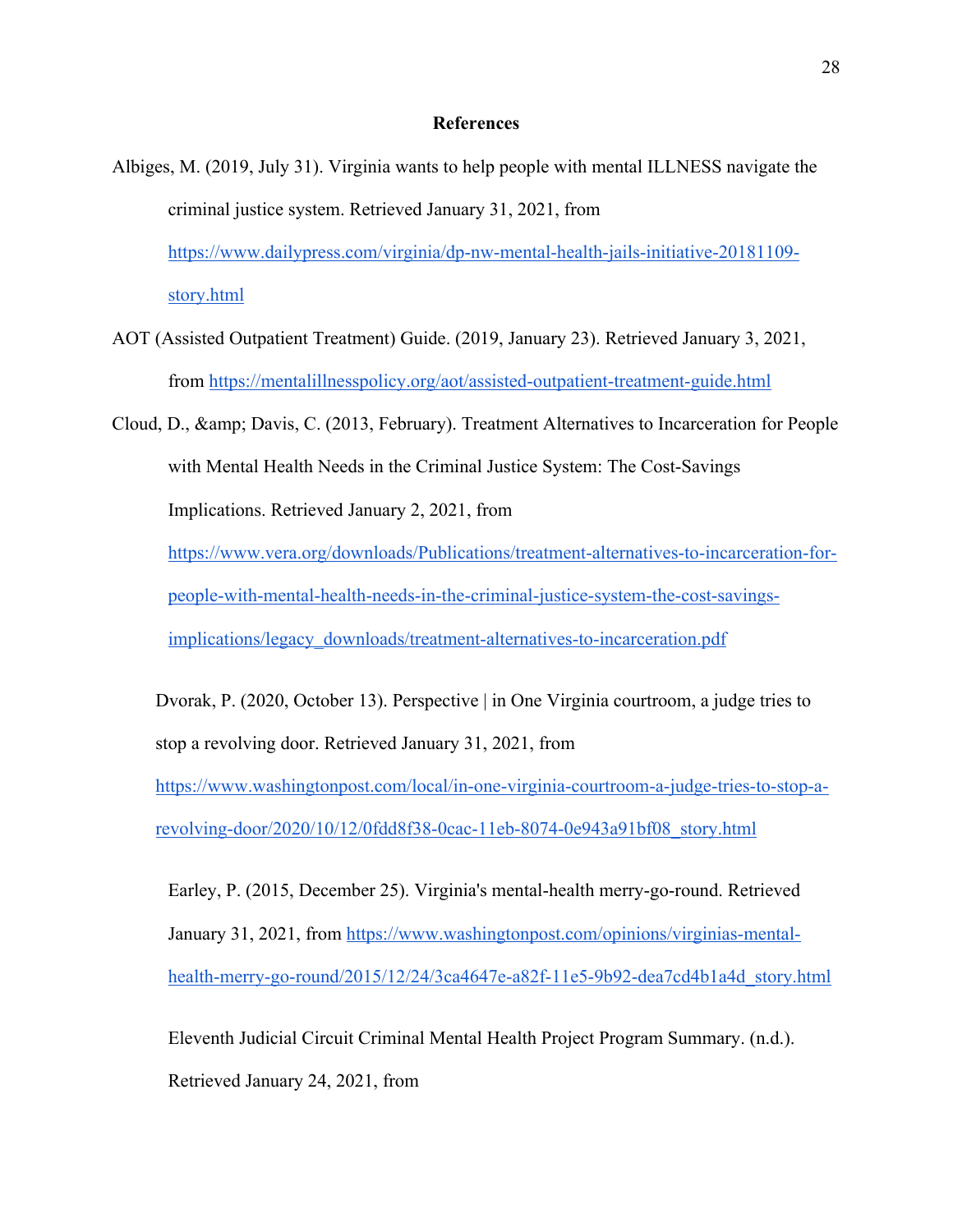https://files.nc.gov/ncdhhs/documents/files/Eleventh%20Judicial%20Circuit%20Criminal %20Mental%20Health%20Project%20Program%20Summary.pdf

Ford, M. (2017, July 31). America's Largest Mental Hospital Is a Jail. Retrieved December 29, 2020, from

https://www.theatlantic.com/politics/archive/2015/06/americas-largest-mental-hospitalis-a-jail/395012/

Hargrove, A. (2020, December 15). Gov. Northam Signs Legislation Establishing 'Marcus Alert System'. Retrieved January 31, 2021, from https://www.nbc12.com/2020/12/15/govnortham-signs-legislation-establishing-marcus-alert-system/

NAMI Virginia. (2017, January 06). Six Virginia JAILS receive funding for mental health programs. Retrieved January 31, 2021, from https://namivirginia.org/six-virginia-jailsreceive-funding-mental-health-programs/

Laura's Law Criminal Justice Fact Sheet. (2017, February 04). Retrieved January 18, 2021, from https://mentalillnesspolicy.org/states/california/lauraslawfactsheet.html

Reingle Gonzalez, J., & Connell, N. (2014, December). Mental health of prisoners: Identifying barriers to mental health treatment and medication continuity. Retrieved January 31, 2021, from https://www.ncbi.nlm.nih.gov/pmc/articles/PMC4232131/

Shapiro, A. (2020, June 10). 'CAHOOTS': How Social Workers and Police Share Responsibilities In Eugene, Oregon. Retrieved January 31, 2021, from https://www.npr.org/2020/06/10/874339977/cahoots-how-social-workers-and-police-shareresponsibilities-in-eugene-oregon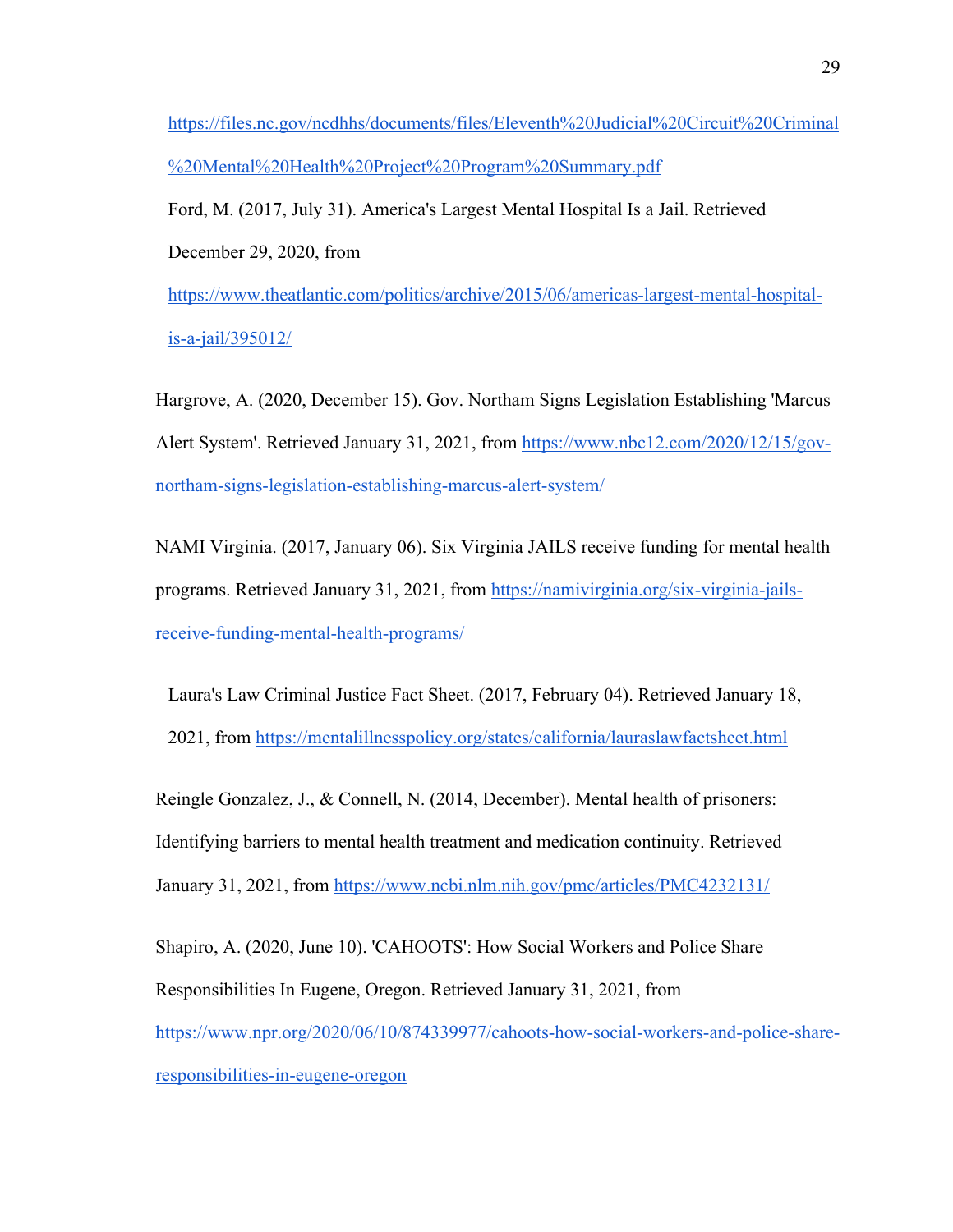Staff, W. (2020, September 16). Virginia Senate committee passes Marcus Alert bill. Retrieved January 31, 2021, from https://www.wtvr.com/news/local-news/virginia-senatecommittee-passes-marcus-alert-bill

Summary of Nationwide Studies on Assisted Outpatient Treatment (AOT): PDF. (2017, February 01). Retrieved January 19, 2021, from https://mentalillnesspolicy.org/nationalstudies/all-studies-on-assisted-outpatient-treatment-aot-in-multiple-states-and-incounties-of-different-size-show-it-works-pdf.html

Tullis, P. (2019, December 10). When Mental Illness Becomes a Jail Sentence. Retrieved January 24, 2021, from https://www.theatlantic.com/politics/archive/2019/12/whenmental-illness-becomes-jail-sentence/603154/

Usher, L., Watson A.C., Bruno, R., Andriukaitis, S., Kamin, D., Speed, C. & Taylor, S.

(2019). Crisis Intervention Team (CIT) Programs: A Best Practice Guide for

Transforming Community Responses to Mental Health Crises. Memphis: CIT

International. Retrieved January 17, 2021, from

http://www.citinternational.org/resources/Documents/CIT%20guide%20interactive%20w eb%20version%20final.pdf

Virginia Department of Behavioral Health & Developmental Services (2017a). Crisis Intervention Teams (CIT) and Jail Diversion. Retrieved January 31, 2021, from https://dbhds.virginia.gov/forensic-services/crisis-intervention-teams-cit-and-jail-diversion

Virginia Department of Behavioral Health & Developmental Services (2017b). Virginia's CIT Assessment Sites Annual Report Fiscal Year 2017. Retrieved January 31, 2021, from https://dbhds.virginia.gov/assets/doc/forensic/fy17-cit-assessment-sites-annual-report.pdf